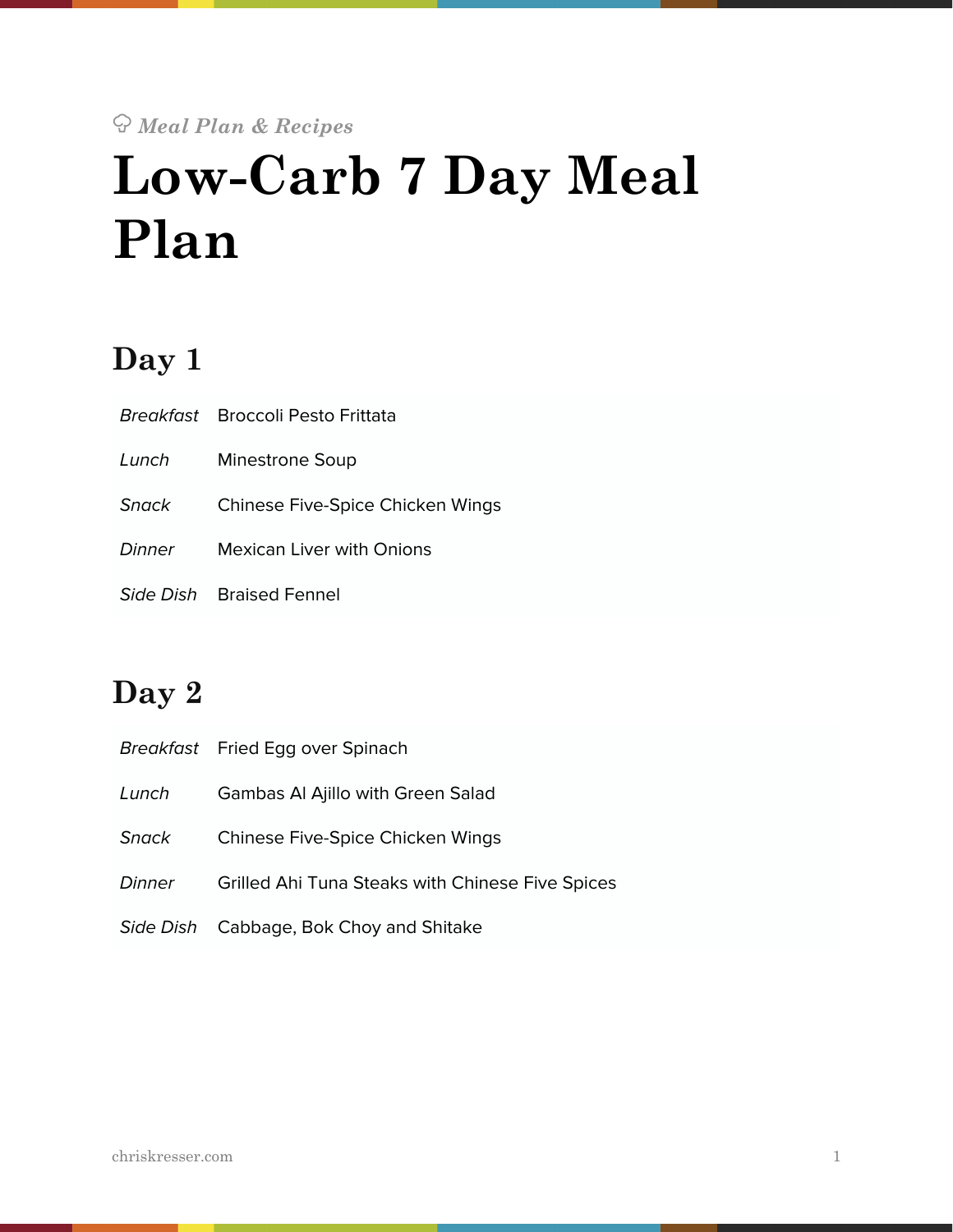# **Day 3**

|        | Breakfast Shrimp Gazpacho          |
|--------|------------------------------------|
| Lunch  | Maitake and Beef Stir Fry          |
| Snack  | Macadamia Nut Dip                  |
| Dinner | Pesto Pork Fillet                  |
|        | Side Dish Steamed Kale and Avocado |

# **Day 4**

|              | <b>Breakfast</b> Sirloin Steak with Fajita Spiced Peppers |
|--------------|-----------------------------------------------------------|
| Lunch        | Tuna, Ginger and Avocado Salad                            |
| <b>Snack</b> | Macadamia Nut Dip                                         |
| Dinner       | Cast Iron Filet Mignon                                    |
|              | Side Dish Celeriac and Rutabaga Purée                     |

# **Day 5**

|        | Breakfast Portobello Mushrooms Stuffed with Scrambled Eggs |
|--------|------------------------------------------------------------|
| Lunch  | Sweet Potato, Broccoli and Ground Beef Hash                |
| Snack  | Pico De Gallo with Carrot Chips                            |
| Dinner | Chicken Xacuti                                             |
|        | Side Dish Stir-Fried Bok Choy                              |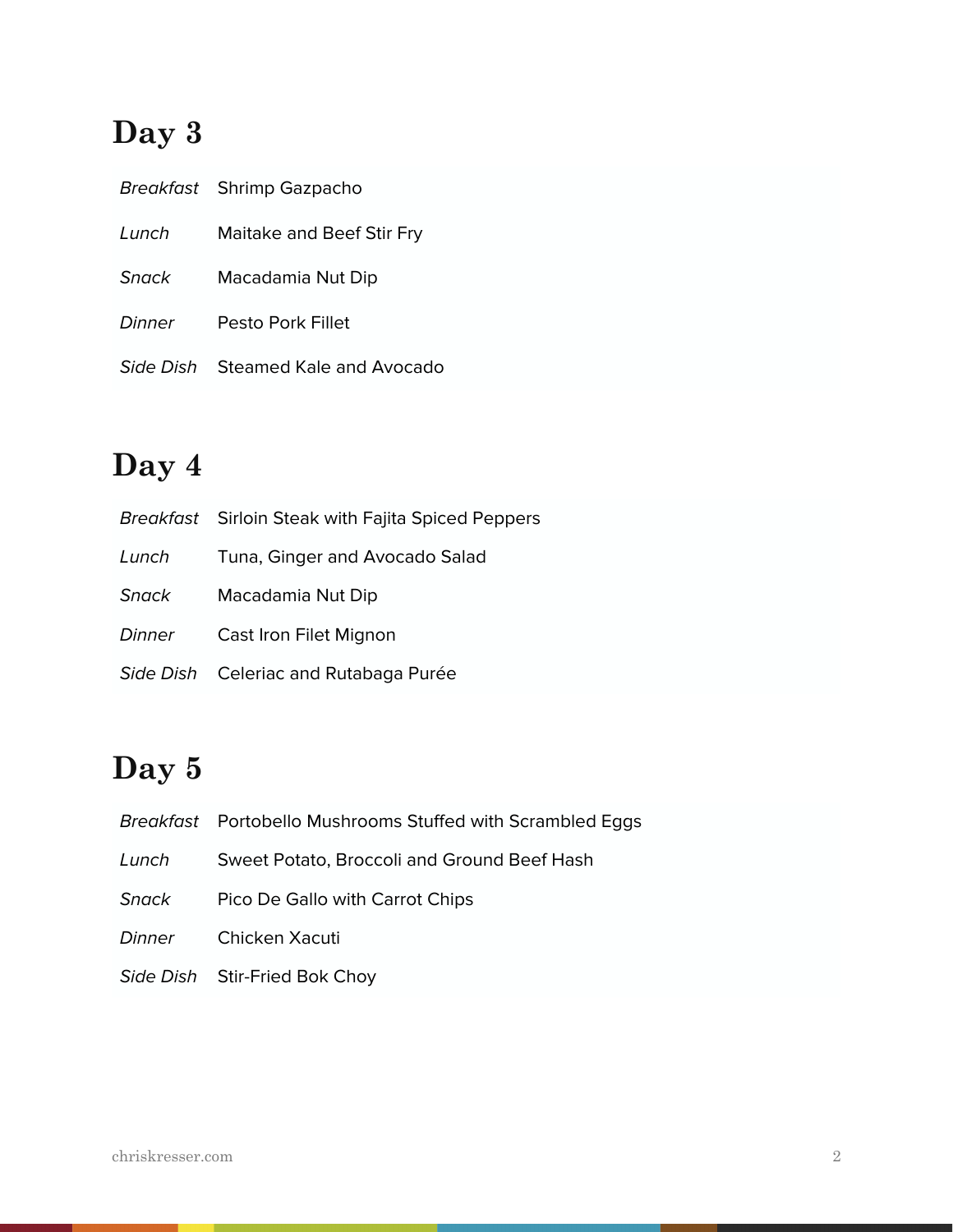# **Day 6**

|           | <b>Breakfast</b> Carrot and Tomato Smoothie |
|-----------|---------------------------------------------|
| Lunch     | Miyuk Guk with Shrimp                       |
| Snack     | Garlic Sticks with Marinara Dip             |
| Dinner    | Rosemary Lamb Rib Chops                     |
| Side Dish | Kale and Acorn Salad                        |

# **Day 7**

|        | Breakfast Sautéed Spinach and Mushrooms   |
|--------|-------------------------------------------|
| Lunch  | Paleo Lamb Mini-Patties with Tahini Sauce |
| Snack  | Garlic Sticks with Marinara Dip           |
| Dinner | Short Ribs with Pomegranate Gravy         |
|        | Side Dish Cauliflower Mash                |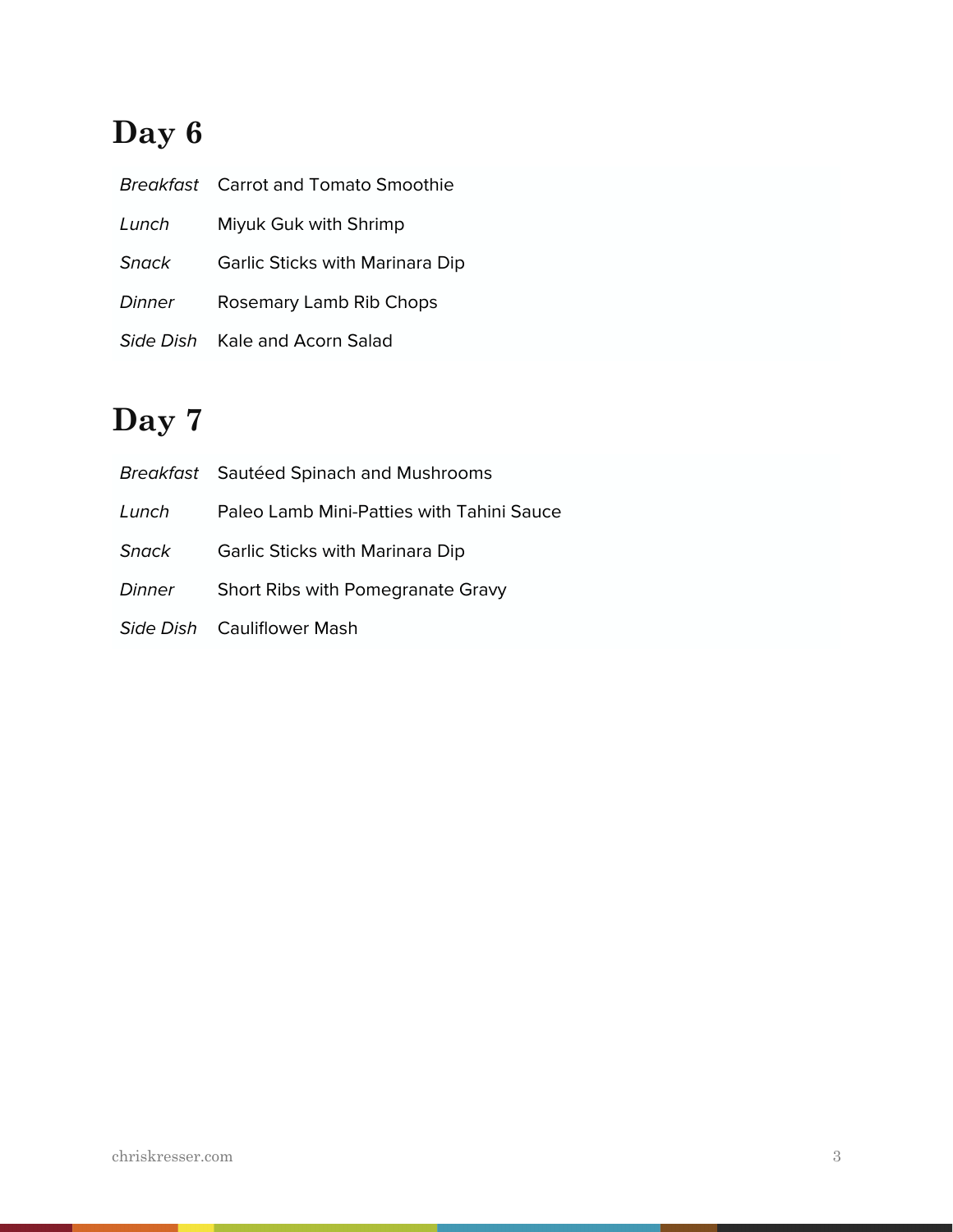# **Low-Carb 7 Day Meal Plan**

# **Breakfast**

# **BROCCOLI AND PESTO FRITTATA**

Pesto adds a depth of flavor and fantastic aroma to this frittata.

### **Serves:** 4

**Prep time:** 10 minutes

#### **Cooking time:** 40 minutes

- 1 cup packed fresh basil leaves
- 1 small clove garlic, smashed
- 3 tablespoons pine nuts
- $\blacksquare$  % cup olive oil
- 4 cups small florets broccoli (cut large florets down into smaller pieces)
- 8 eggs
- 1 teaspoon salt
- 1 cup onion (yellow or red), chopped into medium sized chunks
- 2 tablespoons traditional fat of choice

Make the pesto by combining the basil leaves, garlic clove, nuts, and olive oil in a food processor, blender, or mortar and pestle and pulsing until smooth. Preheat the oven to 375°F. In the oven-safe 10-inch skillet, heat the 2 tablespoons fat of choice over medium heat. Cook the onion for between 5-10 minutes, until softened. Steam or boil the broccoli for 4 minutes, then drain it and add it to skillet with the onions. Turn off the burner. Beat 4 of the eggs with ½ teaspoon salt and a couple of grinds of black pepper. Pour this over the onions and broccoli in the skillet. Spoon 6 tablespoons of pesto evenly around the skillet. Beat the remaining 4 eggs with another  $\frac{1}{2}$  teaspoon salt and a couple of grinds of black pepper. Top the contents of the skillet with the 4 eggs. Bake the frittata for 20 minutes. Change the oven setting to 'broil' and move the skillet to the top rack. Broil quickly for just 2 minutes. Allow frittata to cool, and serve, topped with the remaining pesto drizzled over each slice.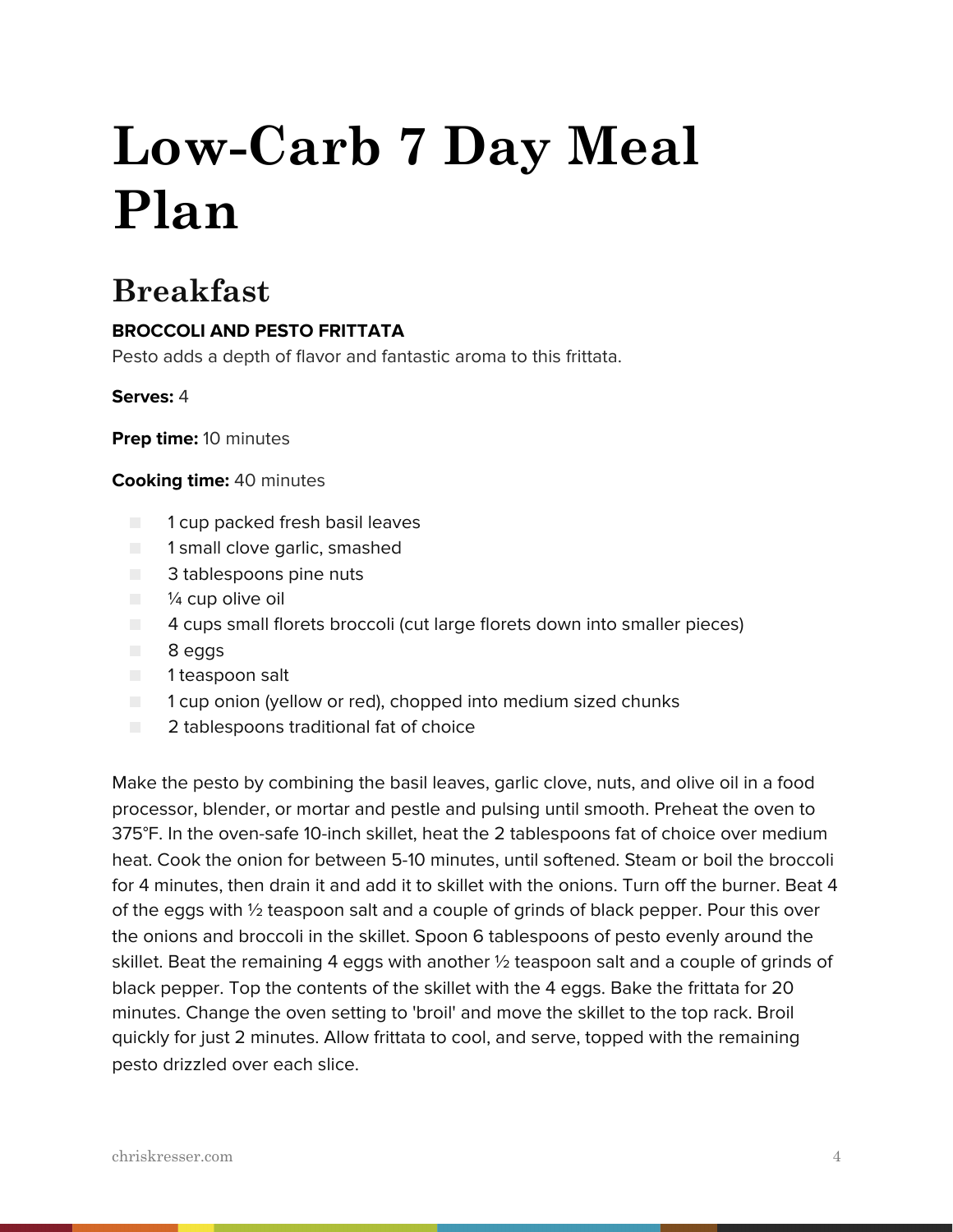### **CARROT AND TOMATO SMOOTHIE**

This is a very fresh and healthy way to start the day. A pinch of cayenne will give it an extra zing.

#### **Serves:** 2

**Prep time:** 10 minutes

- 4 medium sized carrots, peeled and grated
- 6 medium sized tomatoes, quartered
- ½ teaspoon tomato paste
- salt
- $\blacksquare$  1 stalk celery, chopped into  $\frac{1}{2}$  inch pieces
- <sup>1</sup>/<sub>2</sub> teaspoon black pepper
- 1 tablespoon fresh lemon juice
- pinch of cayenne to taste (optional)
- ice cube, as required

Place all ingredients in a blender, except ice cube, and blend until smooth Add ice cube and quickly blend.

#### **FRIED EGG OVER SPINACH**

Italian-inspired flavors make for a perfect breakfast, snack, or satisfying meal any time of day.

#### **Serves:** 2

**Prep time:** 10 minutes

#### **Cooking time:** 15 minutes

- 2 eggs
- 6 cups packed spinach leaves, fresh and washed
- 2 cloves garlic, minced
- 3 anchovy fillets, chopped (I recommend Crown Prince brand in glass jar)
- 1 tablespoon pine nuts
- $\Box$  % teaspoon nutmeg, freshly grated if possible
- traditional fat of choice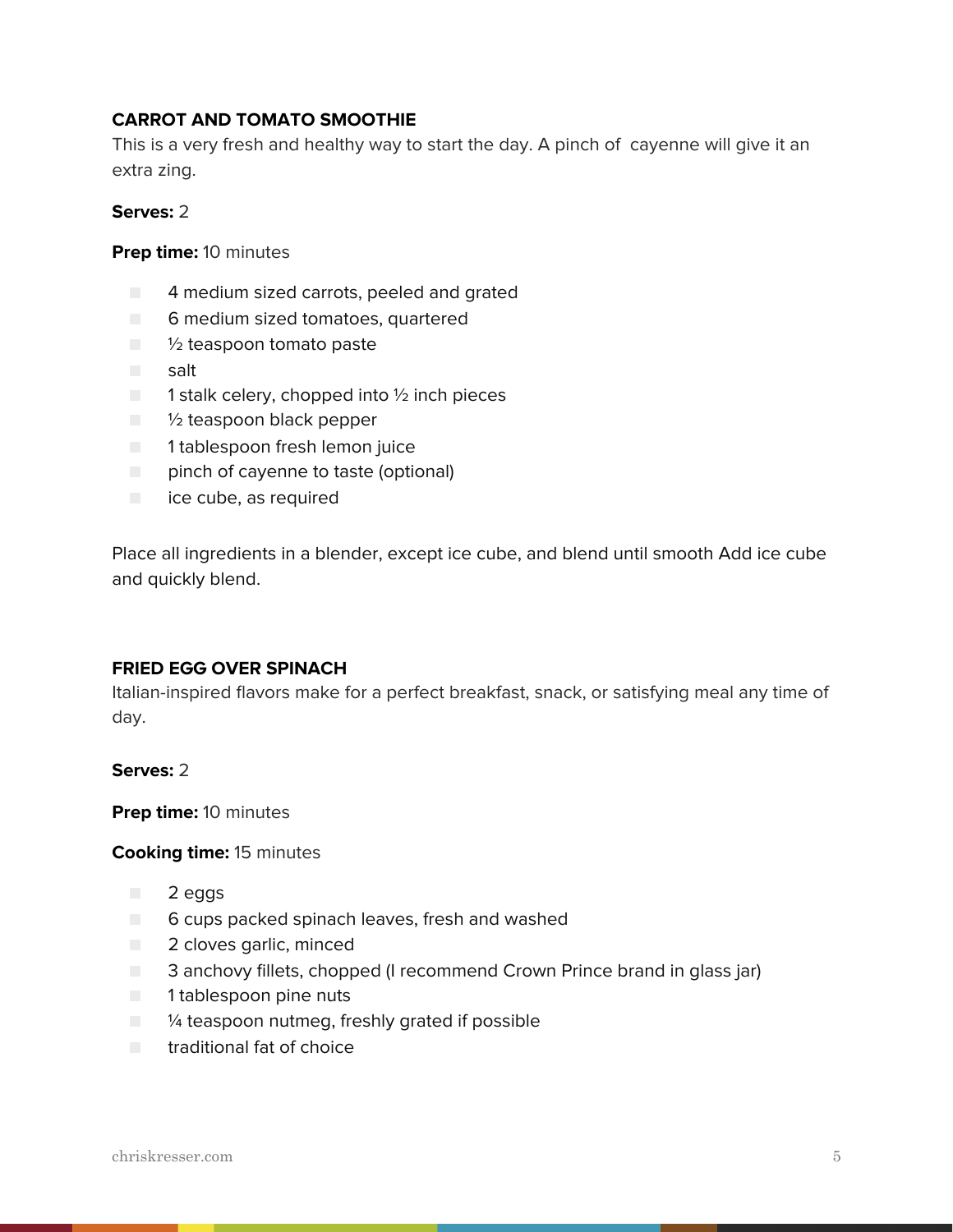Heat fat of choice in a skillet or saute pan on medium heat. Cook the garlic, stirring, for a few minutes, and then stir in anchovies. After a minute, add in the spinach and nutmeg. If using raw pine nuts, add them to the pot first, below the spinach, so they can get a nice toast while the spinach cooks. Otherwise (if already toasted), they can be added at the end. Cover the pot and cook until spinach wilts down, turning occasionally with tongs. Meanwhile, prepare two fried eggs in a skillet. When spinach is ready, lift with tongs to shake out the excess liquid and divide between two plates, each topped with fried egg. Sprinkle with black pepper, salt, or additional nutmeg if desired.

#### **PORTOBELLO MUSHROOMS WITH SCRAMBLED EGGS**

Be sure that the mushroom caps are as large as possible as they will shrink considerably when cooked.

#### **Serves:** 2

#### **Prep time:** 5 minutes

#### **Cooking time:** 15 minutes

- 6 eggs
- 4 teaspoons fresh chives, chopped
- white pepper to taste
- $\blacksquare$  /4 teaspoon salt
- 4 slices of bacon
- 4 teaspoons lard\*
- 4 large portobello mushrooms, cleaned and stemmed
- 1 tablespoon fresh parsley, roughly chopped for garnish

In a mixing bowl beat the eggs until frothy. Add chives, salt and pepper. Heat 2 teaspoons of lard in a skillet over a medium heat, add bacon slices and sauté until crisp. Remove bacon, chop finely, add to the egg mixture and set aside. In the same skillet, sauté the mushroom caps over a medium-low heat, bottom side up until tender, about 5 minutes. Remove and keep warm. In a saucepan heat the remaining 2 teaspoons of lard, add the egg mix and cook at a very low heat, stirring gently from time to time, about 5 minutes. Fill the mushroom caps with the scrambled eggs and serve on two plates, garnished with parsley.

\*Prepare lard on Sunday (see recipe page 470 of Your Personal Paleo Code)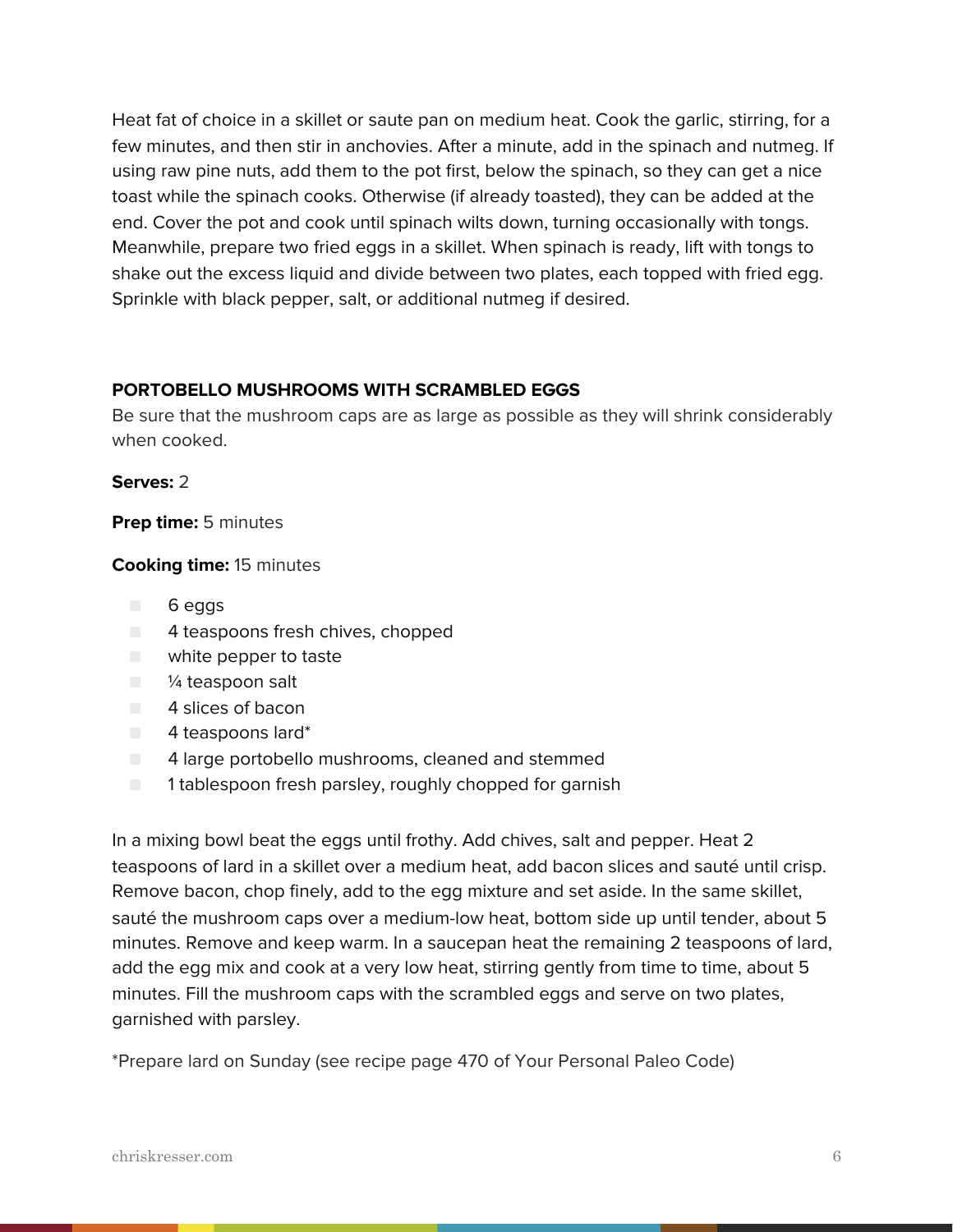### **SAUTÉED SPINACH AND MUSHROOMS**

A simple and light breakfast. If you want some protein to make this recipe more substantial, fried bacon is a good accompaniment.

#### **Serves:** 2

**Prep time:** 10 minutes

#### **Cooking time:** 15 minutes

- 6 bacon slices (optional)
- 2 tablespoons lard\*
- ½ onion, chopped
- 4 garlic cloves, minced
- 1 pound cremini mushrooms, sliced
- $\Box$  4 packed cups fresh spinach, washed
- salt & pepper to taste

Heat a skillet over medium-low heat and add lard. Fry bacon (if using), until crisp and set aside. In the same skillet, add the onion and garlic and cook, stirring for about 2 or 3 minutes. Add the mushrooms and cook, stirring for 5 to 10 minutes, until soft, then the spinach and continue to cook, stirring occasionally. When the spinach is done, season dish with salt and pepper and serve with bacon on the side.

\*Prepare lard on Sunday (see recipe page 470 of Your Personal Paleo Code)

#### **SIRLOIN STEAK WITH FAJITA SPICED PEPPERS**

This recipe, often served for lunch or dinner with a side dish, is also good on its own for breakfast.

#### **Serves:** 2

**Prep time:** 10 minutes

**Cooking time:** 20 minutes

#### **For the Fajita Spiced Peppers:**

- 3 bell peppers of assorted colors, seeded and cored
- $\blacksquare$  1 1/2 tablespoon traditional fat of choice
- <sup>1/4</sup> teaspoon sea salt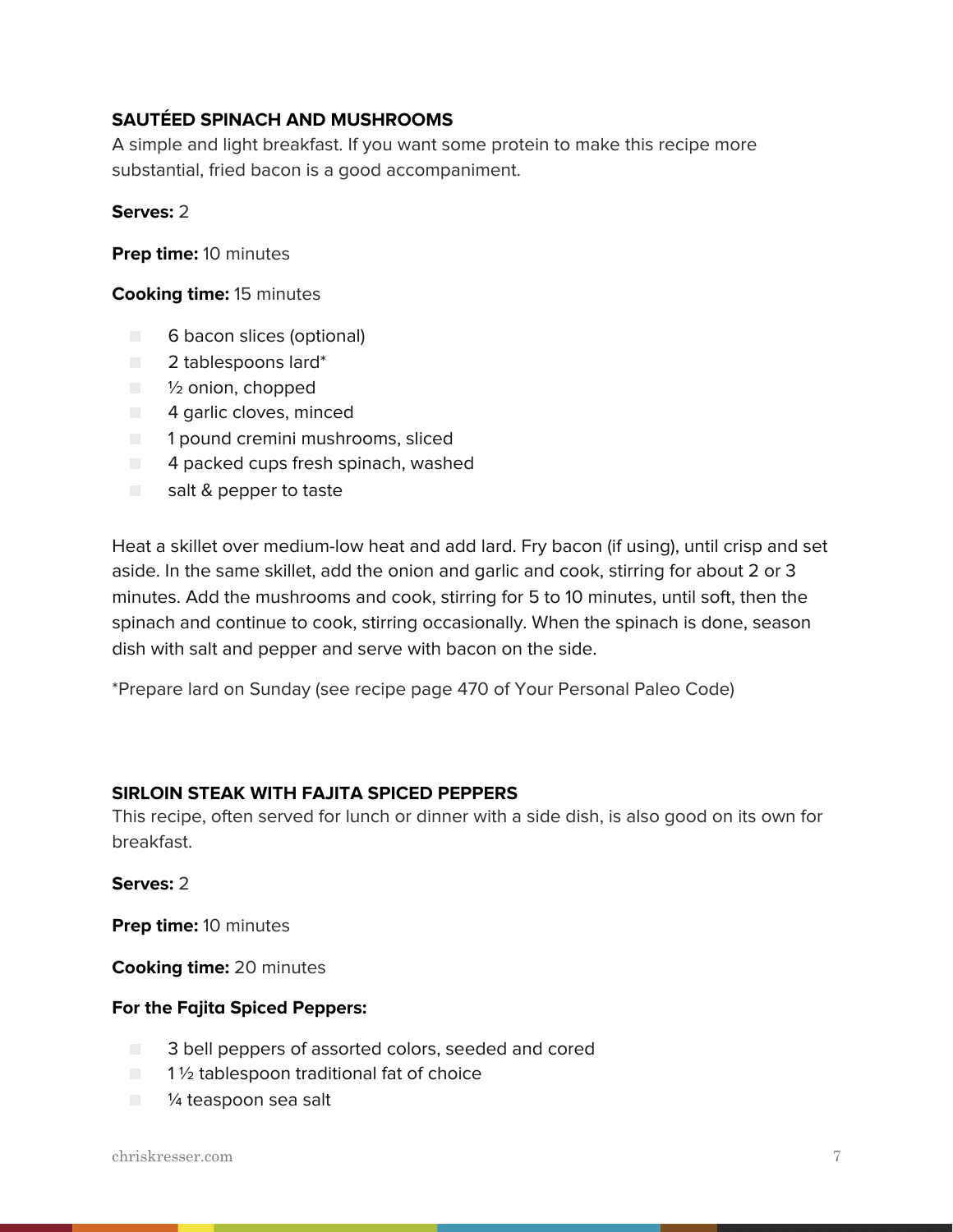- 1/2 teaspoon paprika
- $\blacksquare$  /4 teaspoon cumin
- $\blacksquare$  % teaspoon cayenne

#### **For the Sirloin Steak:**

- $\Box$  two 8 ounce sirloin steaks, about 2  $\%$  inches thick
- 1 tablespoon coconut oil
- 1 teaspoon sea salt
- black pepper
- cilantro leaves for garnish

#### **Fajita Spiced Peppers:**

Slice the bell peppers into 1/4 inch thick slices. Heat the fat in a skillet over medium heat. Add the bell pepper strips, all spices, and salt. Cook over medium, stirring once a minute or more if necessary for even cooking, about 12 minutes.

#### **Sirloin Steak:**

Rub with coconut oil. Heat the grill or sauté pan to a high heat. Cook the steaks according to preference:

Rare: 1½ minutes each side

Medium rare: 2 minutes each side

Medium: 2¼ minutes each side

Medium-well done: 2½ - 3 minutes each side.

Add salt, pepper, and top with Fajita Spiced Peppers. Garnish with cilantro leaves.

#### **SHRIMP GAZPACHO**

Gazpacho is a Spanish, uncooked tomato-based soup, traditionally served cold. It can have a couple ice cubes in it or it can also be served lukewarm. This variation has shrimp and chopped celery leaves in it to give it a special character. Gazpacho can be prepared the night before, just add the shrimp when serving.

#### **Serves:** 2

**Prep time:** 15 minutes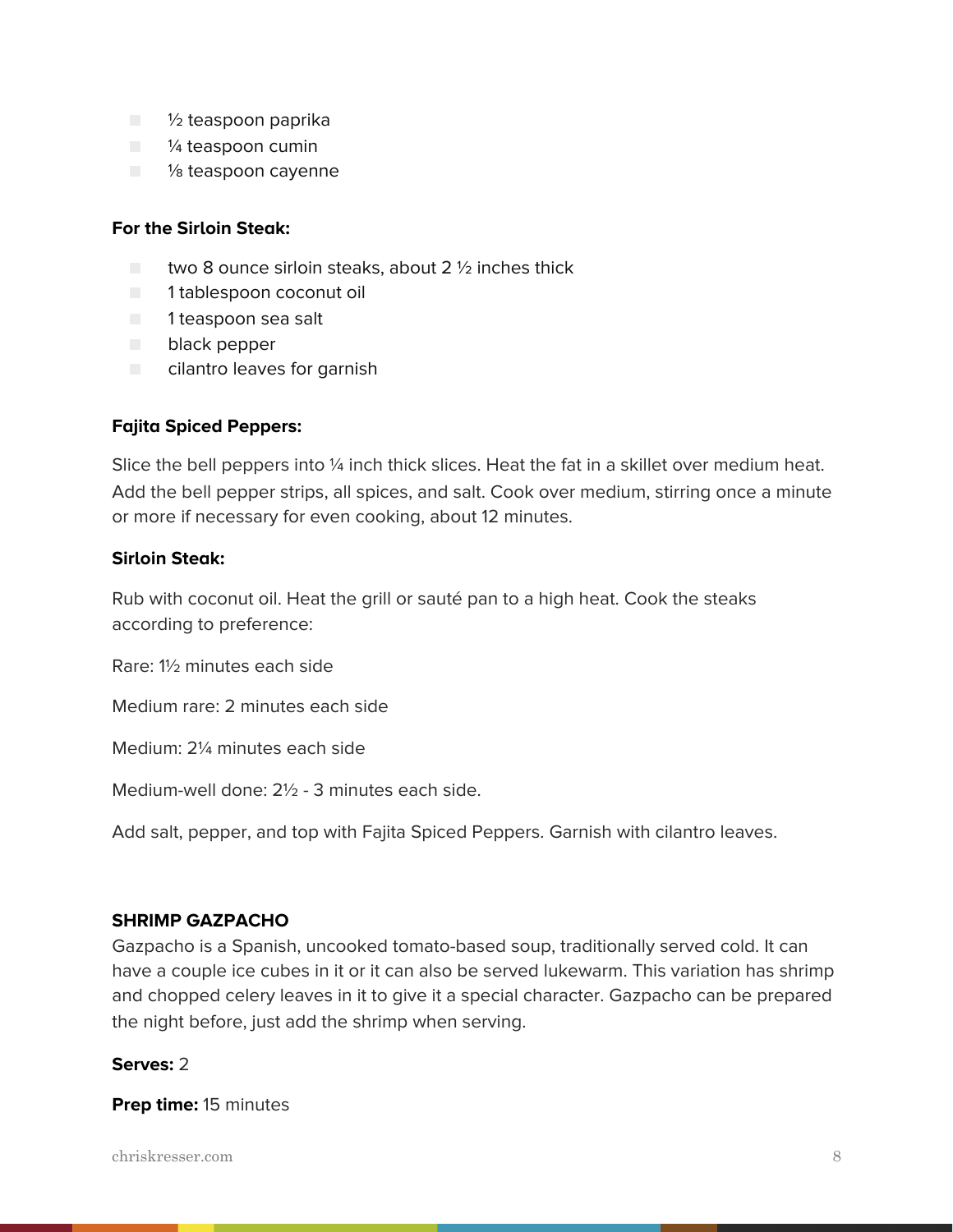- 1 pound tomatoes, cored and chopped
- $\blacksquare$   $\mathcal V_4$  cup celery leaves, chopped
- 1 small shallot, peeled and chopped
- Pinch of cayenne
- Juice of 1 lemon
- <sup>1/4</sup> teaspoon salt to taste
- Black pepper to taste
- $\blacksquare$   $\mathcal V_2$  cucumber, peeled and diced
- $\blacksquare$   $\frac{1}{2}$  1 cup tomato juice (optional)
- 1 cup fresh shrimp, cooked and peeled (preferably not frozen)
- 1 tablespoon fresh parsley, coarsely chopped for garnish

Place tomatoes, celery leaves, shallot, cayenne, lemon juice, salt and pepper in a food processor and purée. Stir in diced cucumber. If too thick, add optional tomato juice. Pour into 2 soup bowls, arrange shrimp on top and garnish with chopped parsley.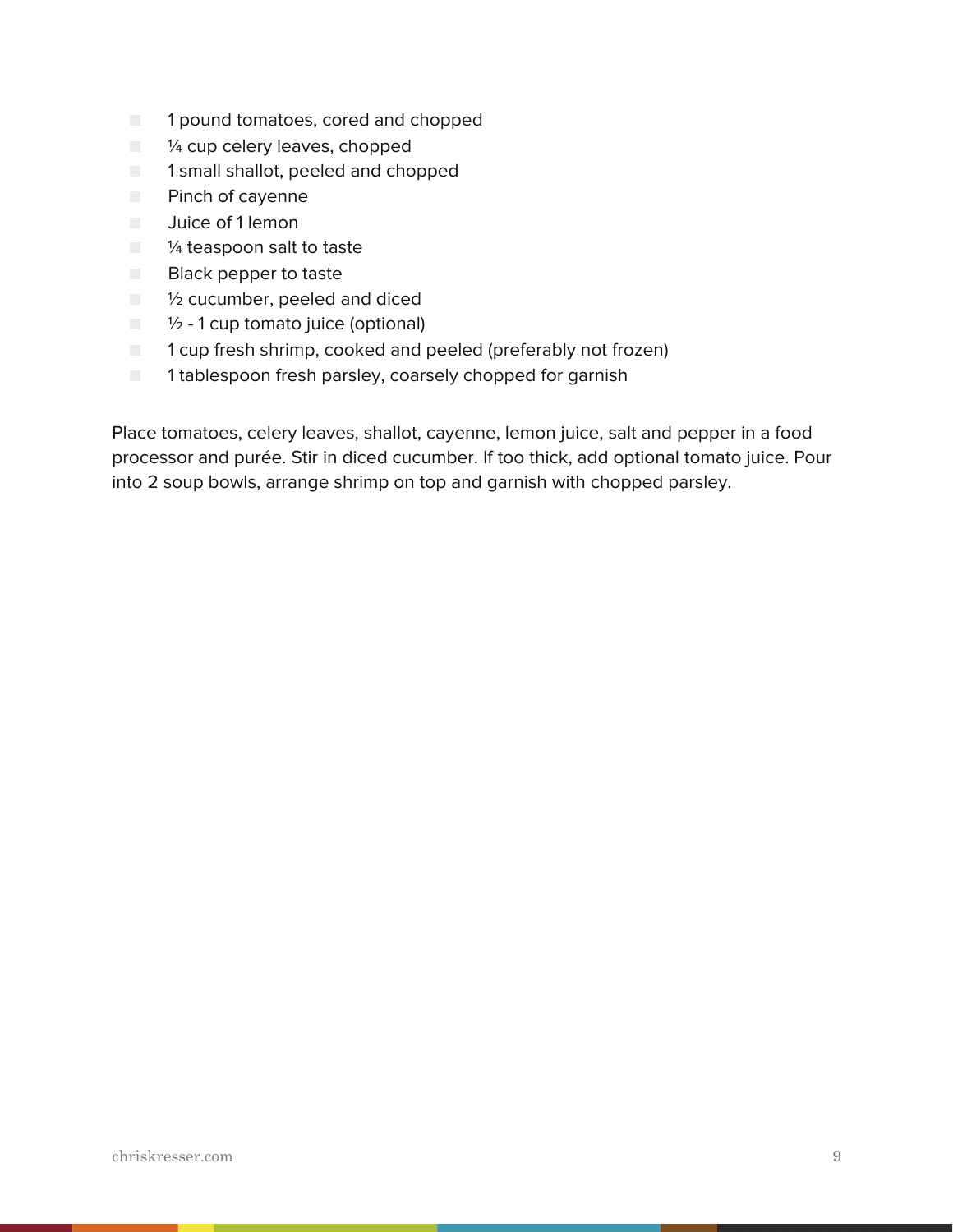# **Lunch**

# **GAMBAS AL AJILLO WITH GREEN SALAD**

Cooking up this classic and simple Spanish dish can be a great way to start fixing your own tapas at home!

### **Serves:** 2

**Prep time:** 5 minutes (not including shallot vinaigrette)

### **Cooking time:** 5 minutes

#### **The gambas:**

- 1 pound of prawns, fresh or thawed (preferably fresh)
- 1 tablespoon fat of choice
- <sup>1</sup>⁄<sub>8</sub> teaspoon spicy red chili flakes (more, less, or omit to taste)
- 2 to 3 cloves garlic, cut into quarters
- Spanish paprika
- salt and black pepper to taste
- 2 tablespoons fresh chopped parsley
- 1 tablespoon extra-virgin olive oil
- 1/2 tablespoon lemon juice

#### **The salad:**

- mixed greens, enough to cover 2 plates
- $\Box$  1¼ tablespoons shallot vinaigrette\*

Wash and spin dry mixed greens. Heat the fat in a skillet to medium heat. Add the chili flakes and allow them to flavor the melted fat for one minute. Add the garlic and then place the shrimp in a single layer in the pan. Cook the shrimp for 3 minutes total (1 to 2 minutes per side). Halfway through, use tongs to flip shrimp and stir around garlic. Toss salad greens with shallot vinaigrette and arrange on two plates. When shrimp has turned pink, remove them from the skillet, place on top of salad. Drizzle olive oil and lemon juice over. Garnish with a sprinkle of paprika and parsley and serve.

\*Prepare Shallot Vinaigrette on Monday (see recipe page 474 of Your Personal Paleo Code)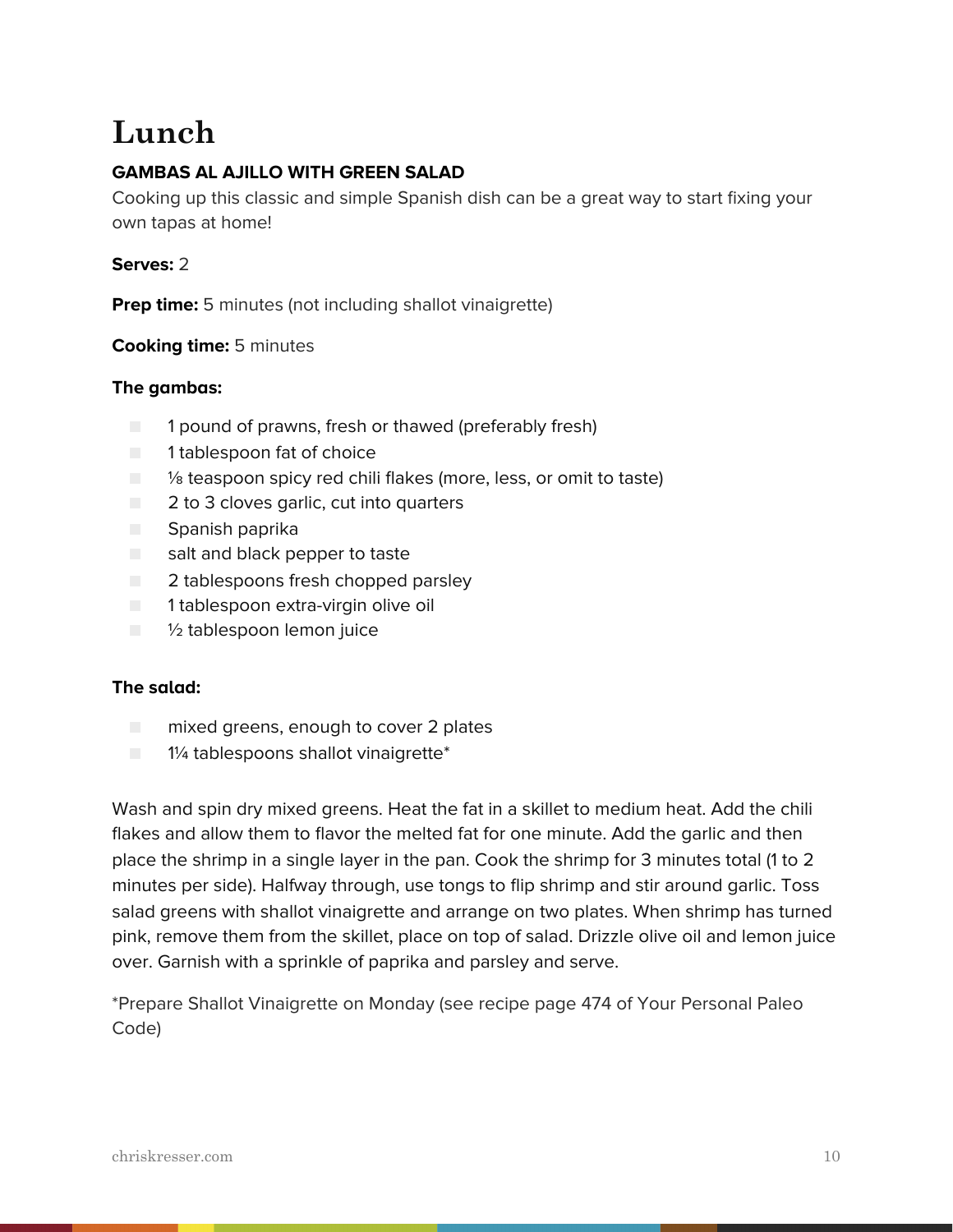### **MAITAKE AND BEEF STIR FRY**

If you find maitake in the farmer's market, here is an option for cooking it. If it's not available, substitute other mushrooms and other vegetables.

#### **Serves:** 2

**Prep time:** 10 minutes (marinate beef 1/2 hour)

#### **Cooking time:** 10 minutes

- 1 pound sirloin steak
- 1 small Napa cabbage
- 3 scallions, root removed, roughly chopped
- 2 tablespoons fat of choice
- 2 medium carrots, peeled, halved and cut into 1-inch thick diagonal pieces
- 8 ounces maitake mushrooms
- $\blacksquare$  1 % tablespoons fresh ginger, peeled and minced
- $\Box$  1  $\frac{1}{2}$  teaspoons Chinese five-spice powder
- 2 garlic cloves, peeled and roughly chopped
- 2 tablespoons apple cider vinegar
- sea salt to taste
- black pepper

Slice your beef and place in a bowl with the 1 teaspoon minced ginger, apple cider vinegar, and  $1\frac{1}{2}$  teaspoon five-spice powder. Allow to marinate in the refrigerator while preparing your mise en place, or for about 30 minutes. Heat the fat of choice in a large skillet over medium heat. Add the scallions, 1 tablespoon chopped ginger, garlic, and carrots. Cook, stirring occasionally, for 3 minutes. Add more fat to the bottom of the pan, as needed, if it becomes dry and threatens to burn the aromatics. Add the cabbage and a pinch of salt (about ⅛ teaspoon). Cook for 2 minutes, again keeping an eye on the bottom of the pan and adding more fat as needed to prevent a dry pan. Add the maitake and cook for 2 minutes. Clear the vegetables to the sides of the skillet to make a space to add the beef. Add beef strips and cook them for about 1 minute per side. Stir everything together, and serve.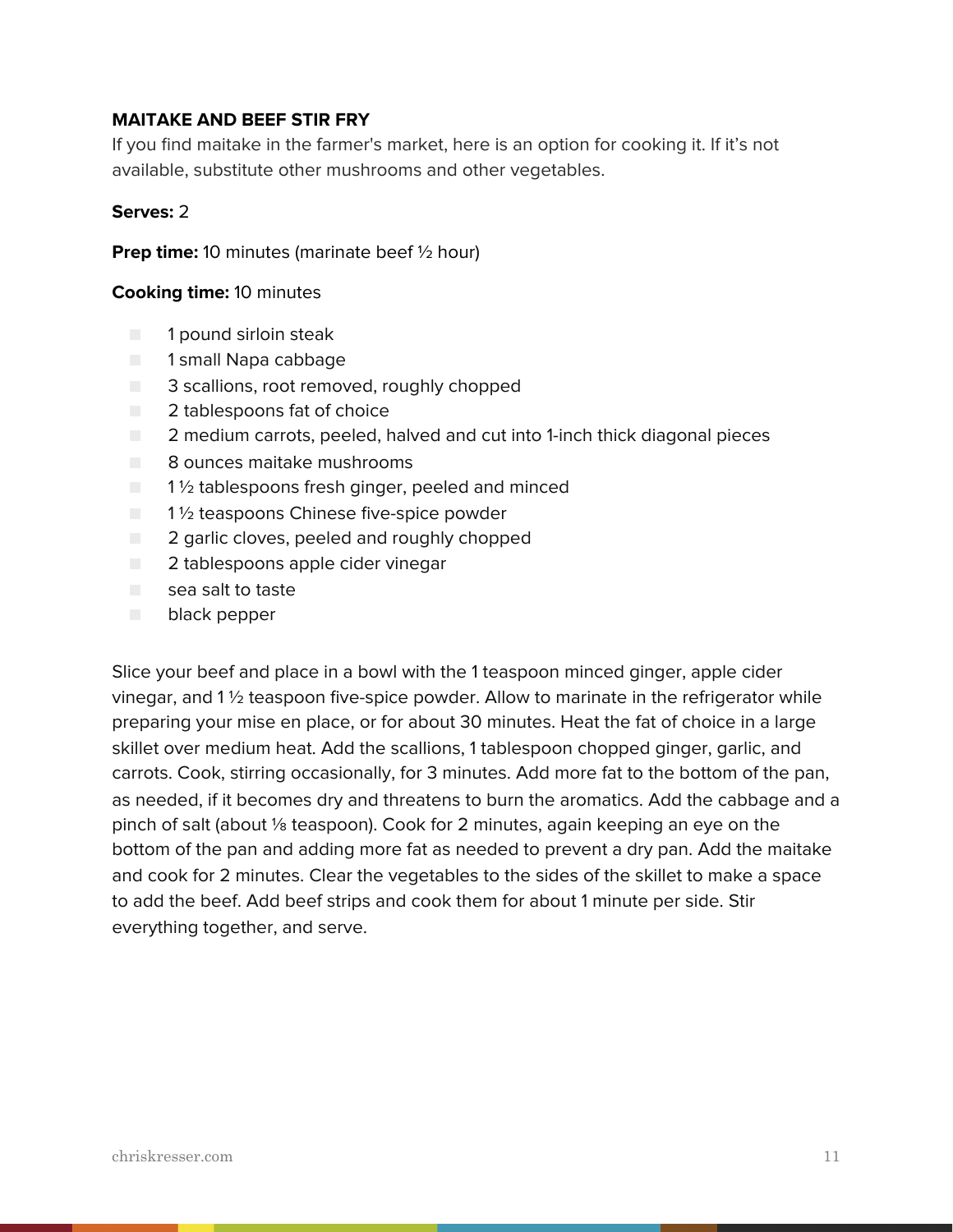#### **MINESTRONE SOUP**

When the tomatoes and basil come in season, ripe and abundant, it's time for this happy pairing, along with garlic and as many vegetables as you'd like to add.

#### **Serves:** 4

**Prep time:** 15 minutes

#### **Cooking time:** 1 ½ hours

- 4 to 5 pounds fresh, ripe tomatoes, Roma or other type
- 2 tablespoons fat of choice
- 1 large yellow onion, roughly chopped
- 3 stalks celery, sliced
- 6 medium/large carrots, sliced into bite sized pieces
- 8 cloves garlic, minced or pressed
- 1 zucchini or squash, sliced into bite-sized chunks
- 1 bay leaf
- 1 tablespoon dried oregano
- $\blacksquare$   $\frac{3}{4}$  cup chopped kale, cut into bite sized pieces (about 4 kale leaves)
- $\blacksquare$  1 1/2 cups chicken stock\*
- 1 tablespoon extra-virgin olive oil
- $\Box$   $\%$  cup fresh basil leaves, cut into chiffonade (thin ribbon slices)

Place tomatoes in a cooking pot, cover, and cook over medium-low heat for an hour or until they change to darker color--brick red, become very aromatic, and fall apart. Stir periodically during cooking time. In a large pot, heat fat of choice over low-medium heat. Add onion and cook for about 10 minutes. Add celery and carrot and cook until they soften. Stir in the garlic and cook for one minute more. Add bay leaf, oregano or Italian seasoning, stock, cooked tomato, and zucchini or squash. Bring to a simmer and cook for 10 minutes. Add the kale and cook for 5 minutes more. During the last couple of minutes, stir in olive oil and half the fresh basil. Ladle into soup bowls, use the rest of the basil as a garnish.

\* Prepare chicken stock on Sunday (see recipe page 472 of Your Personal Paleo Code)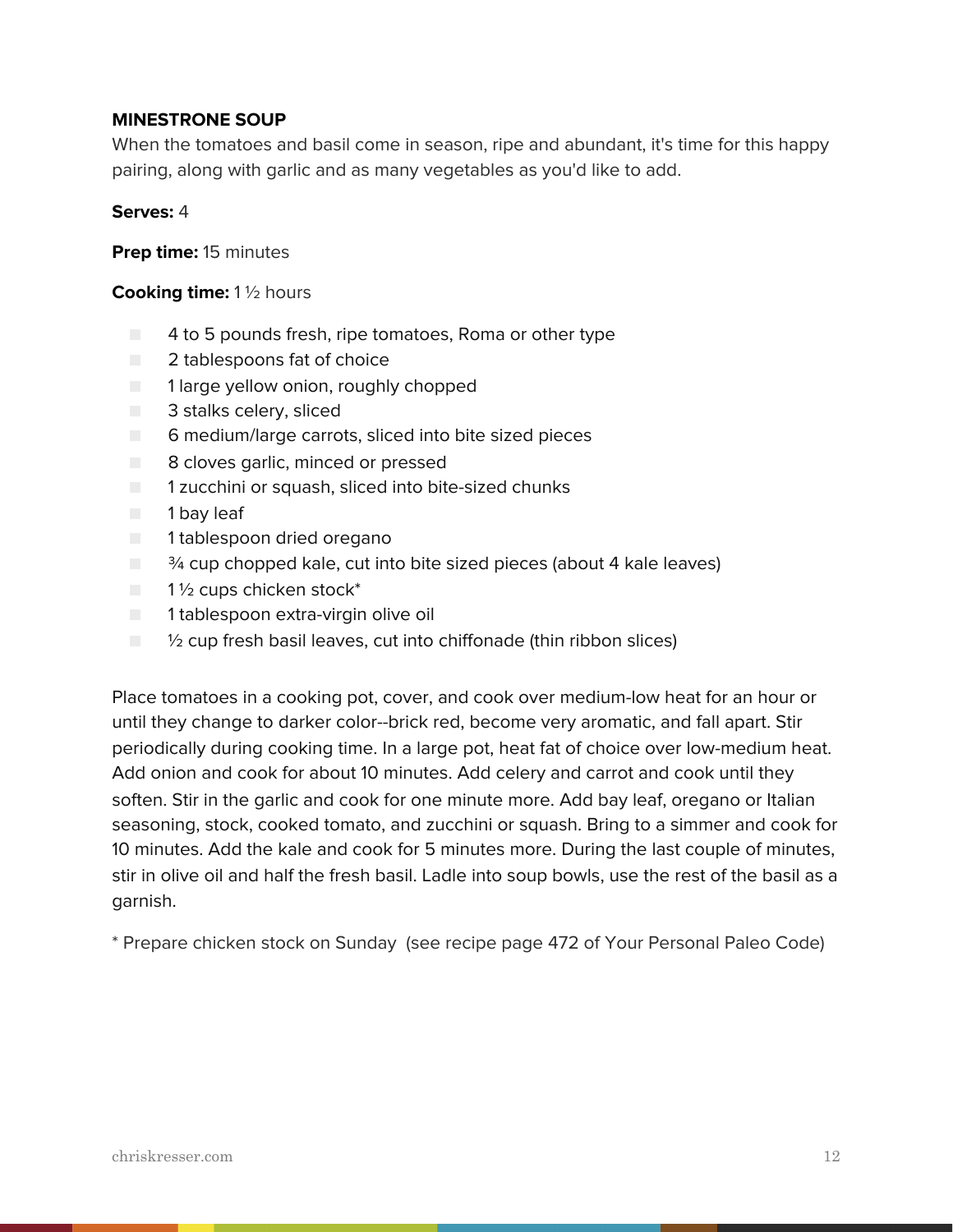#### **MIYUK GUK WITH SHRIMP**

This Korean seaweed soup is commonly fed to women just after giving birth. By association, in Korea everyone eats the soup as part of his or her yearly birthday celebration. Strips of beef can be sauteed and added in as well.

#### **Serves:** 2 to 3

**Prep time:** 20 minutes (wakame needs to soak for 20 minutes)

#### **Cooking time:** 10 minutes

- <sup>1/4</sup> cup dried wakame
- $\blacksquare$  4 cups chicken stock\*
- 1 clove garlic, minced
- 1 teaspoon sesame oil
- 2 teaspoons fish sauce
- 2 green onions, thinly sliced
- $\blacksquare$  1 1/2 cups cooked shrimp

Soak ¼ cup dried wakame in 2 cups of water for 20 minutes. Drain, rinse 2 or 3 times, and drain again. Squeeze all the water out of the seaweed. You should have 1 cup of soaked wakame. Coarsely chop the wakame into bite-sized pieces. Heat the broth over medium-low heat. Add the seaweed and the garlic and bring to a gentle simmer. Cook for 10 minutes to infuse the broth with the garlic flavor. Stir in the sesame oil and fish sauce. Add the shrimp to warm through. Ladle into bowls and garnish with the green onions.

\* Prepare chicken stock on Sunday (see recipe page 472 of Your Personal Paleo Code)

#### **PALEO LAMB MINI-PATTIES WITH TAHINI SAUCE**

Succulent lamb patties served with a deceptively rich tahini sauce.

#### **Serves:** 4

**Prep time:** 10 minutes

**Cooking time:** 20 minutes

#### **For the Tahini Sauce:**

- <sup>1/3</sup> cup tahini (sesame paste)
- 3 cups chicken stock<sup>\*</sup>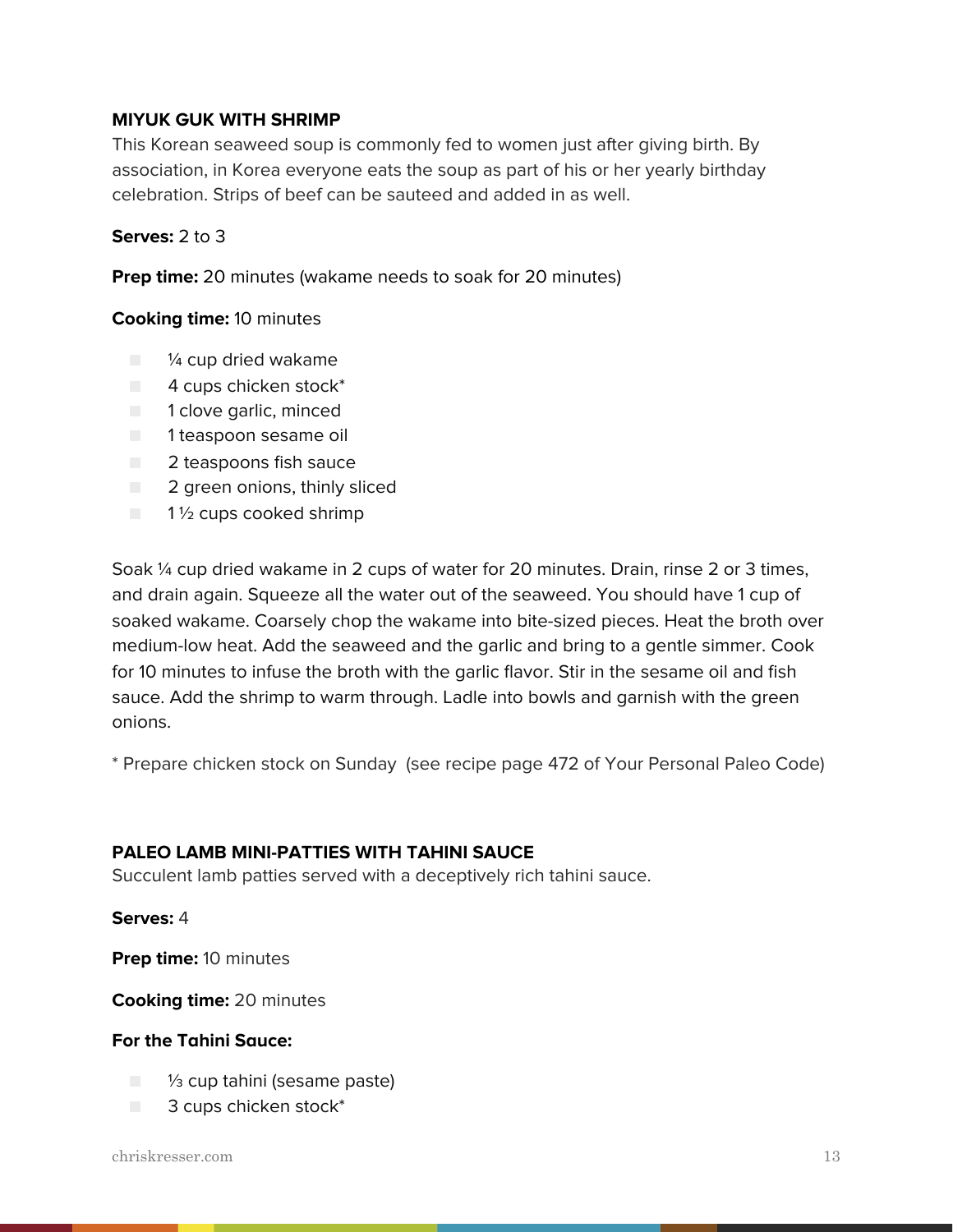- 3 tablespoons extra-virgin olive oil oil
- juice of 1 lemon
- 3 garlic cloves, crushed and minced
- 1 teaspoon ground coriander
- salt and pepper to taste

#### **For the Mini-Patties:**

- $\Box$  1  $\frac{1}{2}$  pounds ground lamb (shoulder)
- 3 garlic cloves, crushed and minced
- juice of 1 lemon
- $\blacksquare$  1  $\frac{1}{2}$  tablespoons dried mint
- 1 teaspoon cumin
- 2 eggs
- 2 teaspoons olive oil
- 1 teaspoon salt to taste
- black pepper
- 2 tablespoons lard\*\*
- **EXECUTE:** 2 tablespoons fresh parsley, chopped to garnish

#### **Tahini Sauce:**

Simmer all ingredients except tahini paste, olive oil, and lemon juice for 10 minutes. Blend the tahini paste until smooth and add to stock, stirring the whole time. The sauce should have the consistency of a medium thick cream. If it's too thin add more tahini paste, 1 tablespoon at a time. Be careful as tahini paste can make the sauce go from thin to thick in seconds. Remove from heat, add lemon juice and olive oil. Keep warm.

#### **Mini-Patties:**

Mix all ingredients together except lard. Shape into balls (about the size of a golf ball). Heat pan to medium-high. Add lard, and fry meatballs, slightly flattening with a fork, 5 minutes on each side. Pour the Tahini Sauce over the meatballs and serve garnished with chopped parsley.

\* Prepare chicken stock on Sunday (see recipe page 472 of Your Personal Paleo Code)

\*\*Prepare lard on Sunday (see recipe page 470 of Your Personal Paleo Code)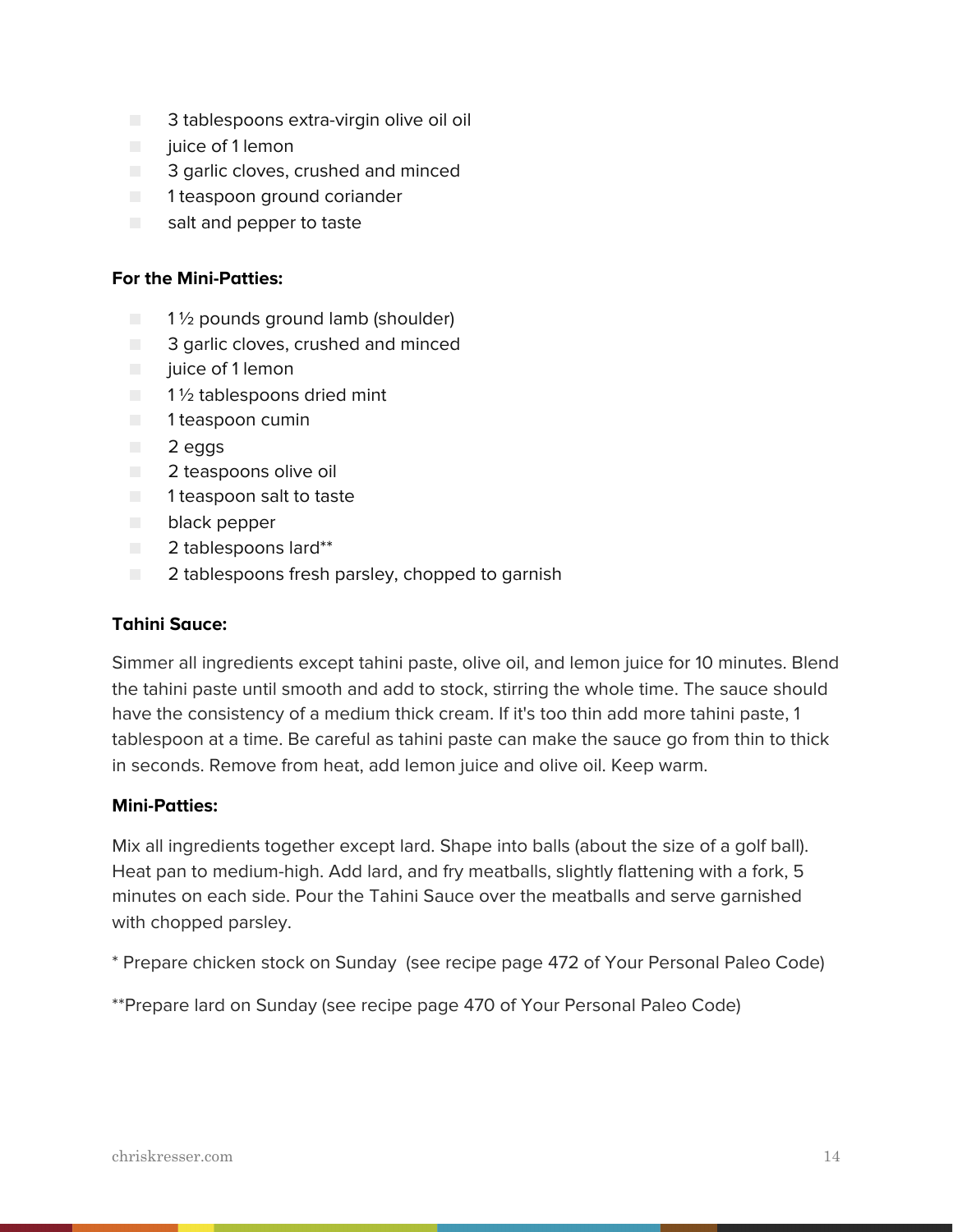### **SWEET POTATO, BROCCOLI AND GROUND BEEF HASH**

The trick to this dish is to keep the sweet potatoes as crisp as possible.

#### **Serves:** 4

**Prep time:** 10 minutes

#### **Cooking time:** 40 minutes

- 3 tablespoons +1 tablespoon lard\*
- $\Box$  2 pounds (6 cups) sweet potatoes, peeled and cut into 1  $\frac{1}{2}$  inch pieces
- 1 pound ground beef
- 1 large red onion, thinly sliced
- 1 garlic clove
- salt to taste
- black pepper
- 3 cups broccoli florets
- 4 tablespoons fresh parsley, chopped for garnish

Place the roasting pan in oven and preheat to 400°F. Add 3 tablespoons lard and sweet potatoes, coating well. Lightly salt and bake until crisp (15 minutes). Meanwhile, brown the ground beef in 1 tablespoon lard and add onion, garlic, salt (remember that the sweet potatoes already have salt added) and pepper. Continue to sauté. Simmer the broccoli in unsalted water for 3 minutes, remove from heat and let steep. Add the sweet potatoes to the ground beef and stir through. Drain the broccoli and arrange on top. Garnish with parsley and serve.

Note: This dish can be accompanied with a simple green salad/vinaigrette.

\*Prepare lard on Sunday (see recipe page 470 of Your Personal Paleo Code)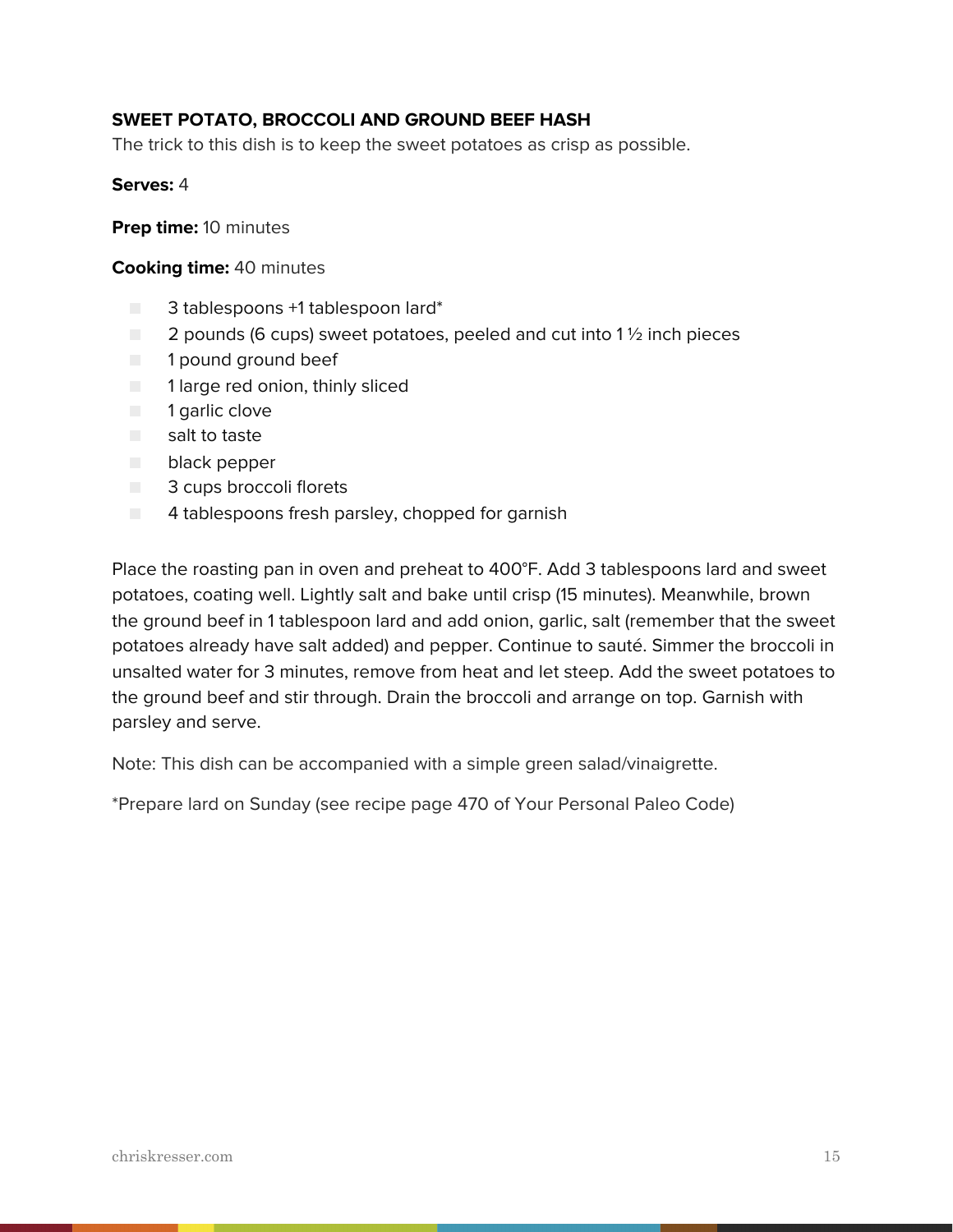### **TUNA, GINGER AND AVOCADO SALAD**

A refreshing, easy and quick salad.

#### **Serves:** 2

**Prep time:** 15 minutes

- 2 avocados
- 1 teaspoon fresh ginger, grated
- 1 can of tuna, well drained
- 1 small shallot, finely minced
- 1 tablespoon lime juice
- $\blacksquare$  % cup paleo mayonnaise\*
- sea salt to taste
- black pepper
- mixed salad greens (enough for two)
- 2 tablespoons cilantro, chopped for garnish

Cut avocados in half, remove pits, scoop out the contents, and roughly chop. Grate the ginger. A tip: wrap the grater in cling wrap and grate. When you remove the film, the ginger pulp can easily be scraped off of it. Gently fold all ingredients together (except the mixed greens). Serve tuna mixture with salad greens on the side.

\*Paleo Mayonnaise can be prepared up to 3 days in advance (see recipe page 473 of Your Personal Paleo Code).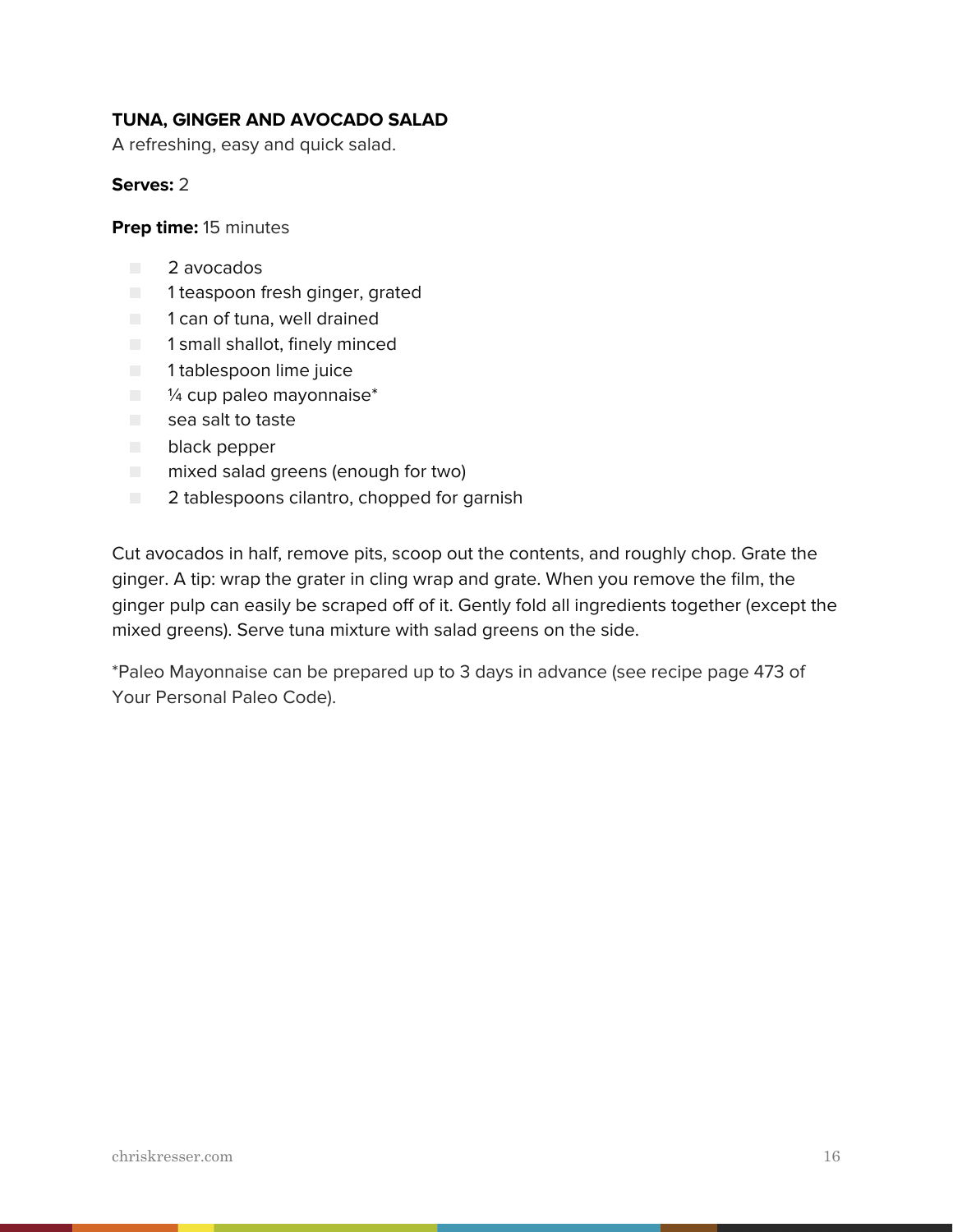# **Snacks**

# **CHINESE FIVE SPICE CHICKEN WINGS**

This easy dry rub marinates the chicken for an easy prep recipe. There are enough wings for snacks for 2 people for 2 days.

**Serves:** 2 x 2 days

**Prep time:** 5 minutes (marinate overnight)

#### **Cooking time:** 45 minutes

- 24 chicken wings
- 5 tablespoons Chinese five-spice powder
- 3 teaspoons chili powder
- 2 teaspoons salt or more, to taste

Rinse and pat dry the wings. Place in a bowl and mix in the five-spice powder, optional chili powder, and salt. Cover the wings well with the dry rub. Cover the bowl tightly and marinate overnight or up to 24 hours. Preheat the oven to 375°F. Place wings on a baking tray in a single layer. Bake for 45 minutes, turning the wings every 15 minutes.

#### **GARLIC STICKS WITH MARINARA DIP**

This is an unusual bread substitute, but it's crunchy enough to serve with dips, in this case Marinara.

The following recipe is enough for 2 people for 2 days.

**Serves:** 2 x 2 days

**Prep time:** 15 minutes

**Cooking time:** 50 minutes

#### **For the bread sticks:**

- $\Box$  1  $\frac{1}{2}$  cup onion, chopped into large chunks (about a bit less than half an onion)
- **2** cups sunflower seeds
- 2 teaspoons salt ONLY if your seeds were unsalted, otherwise skip the step of adding extra salt
- 2 ½ tablespoons lemon juice
- 4 large cloves garlic, chopped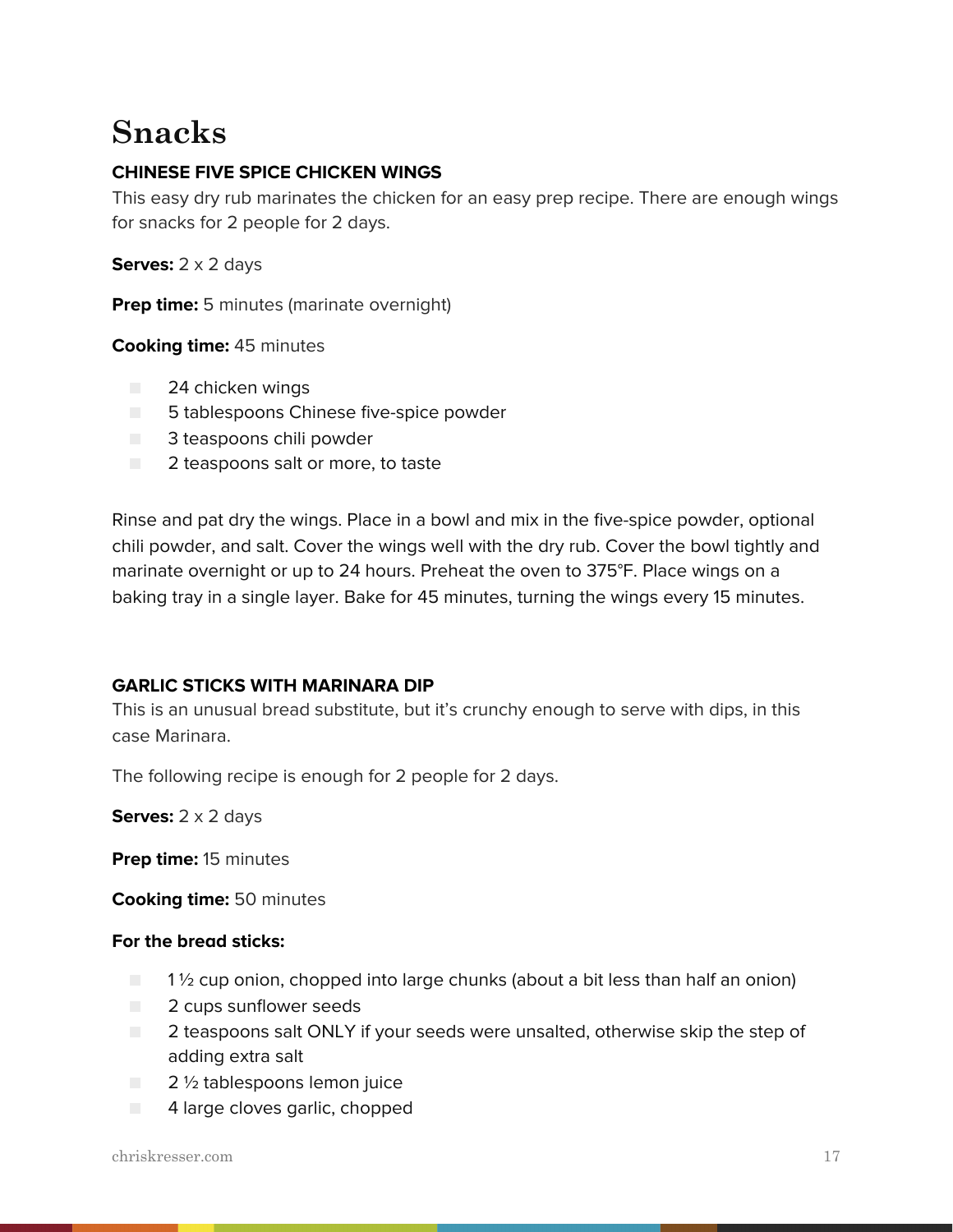#### **For the marinara sauce:**

- $\Box$  2  $\frac{1}{2}$  tablespoons traditional fat of choice
- 2 yellow onions, chopped
- 2 tablespoons minced garlic
- $\Box$   $\frac{3}{4}$  cup sun-dried tomatoes, packed
- 4 cups puréed tomatoes
- 2 tablespoons Italian seasoning
- salt and pepper

#### **To make the garlic 'bread' sticks:**

In a food processor or blender, combine the onion, seeds, lemon juice, and garlic. Blend or process until smooth, stopping as needed to scrape down the sides of the processor or blender with a spatula. Grease the bottom of a baking dish with your fat of choice and preheat the oven to 325°F. Scoop out 1 tablespoon portions of the batter, and with your hands shape it into sticks of 2 to 3 inches in length. Place the sticks in the greased pan. You will be baking for a total of 50 minutes as follows: Bake 20 minutes. Remove the pan from the oven and turn over. The side that was down should be lightly browned. Bake 15 minutes on the second side. Remove the pan again and turn them to a side that hasn't been browned yet. Bake for a final 15 minutes.

#### **To make the marinara:**

Prepare the sun-dried tomatoes: If they were packed in oil, simply measure out  $\frac{3}{4}$  cup and then chop them on the cutting board. If they are dried, soak them just covered in water for 15 minutes to rehydrate. Then measure out 34 cup and chop them. In a pan or pot, heat the fat of choice over medium heat. Add the onions and garlic and cook until softened, about 10 minutes. Add the chopped sun-dried tomatoes, the tomato puree, and the Italian seasoning. Simmer uncovered for 20 minutes. Serve chunky, or purée with an immersion blender if you would like the sauce to be completely smooth.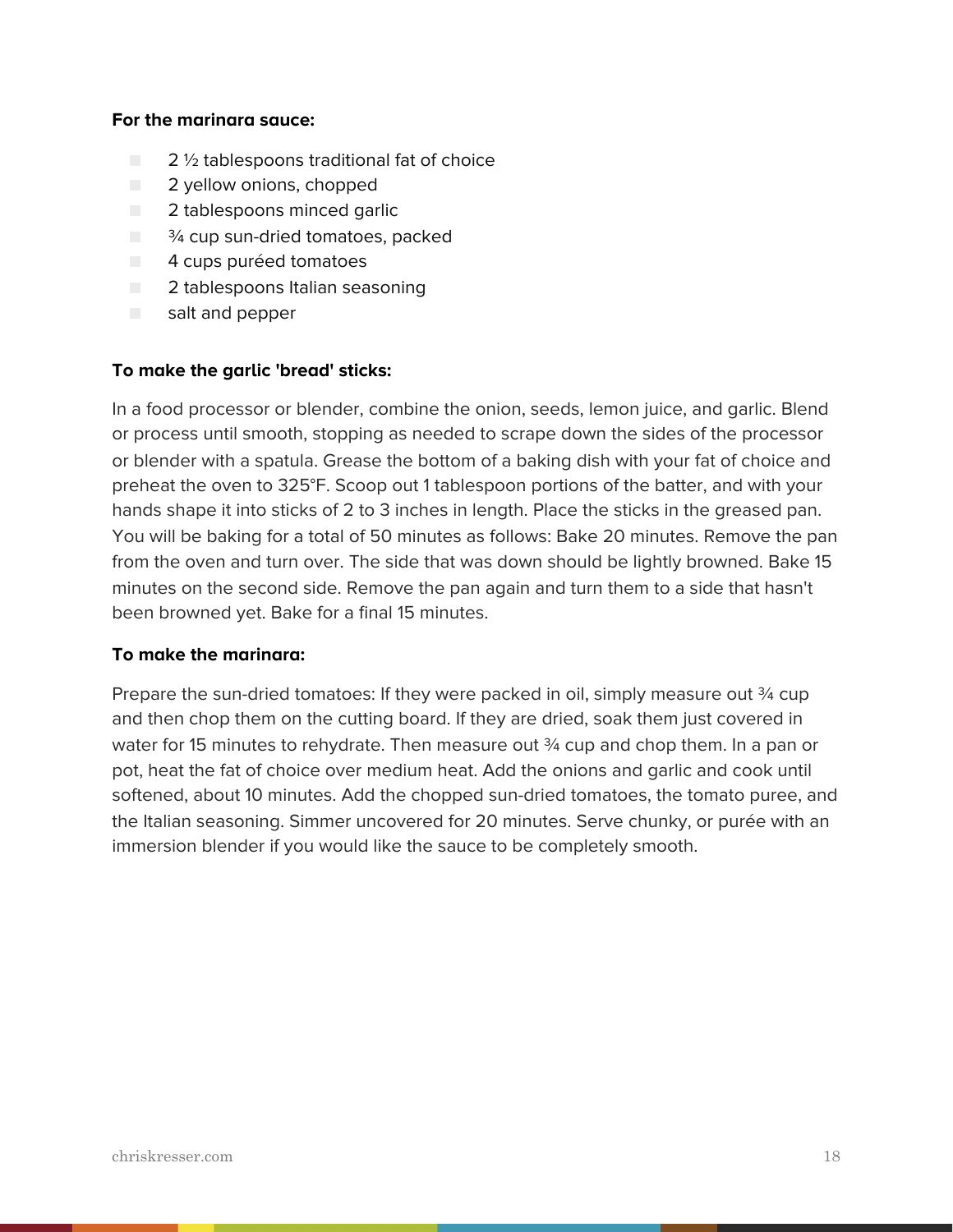#### **MACADAMIA NUT DIP**

This is a simple, creamy smooth dip, enough for two people for two days.

**Serves:** 2 x 2 days

**Prep time:** 10 minutes (soak macadamia nuts for up to 4 hours)

- 2 red, yellow, or orange bell peppers, cored, seeded and chopped
- <sup>1</sup>/<sub>2</sub> cup macadamia nuts, soaked between 30 minutes to 6 hours
- salt to taste
- cavenne to taste

Place all ingredients in a high speed blender that can handle nuts, or use a food processor. Make sure the bell peppers are on the bottom. Add salt and cayenne to taste. Blend and pour into a bowl. Serve with celery sticks or other sliced vegetables.

#### **PICO DE GALLO WITH CARROT CHIPS**

A classic Mexican dip, or accompaniment to salads and seafood.

#### **Serves:** 2

**Prep time:** 15 minutes (allow to sit for 2 hours before serving)

- 4 tomatoes
- ½ onion
- 1 jalapeño
- 1 cup cilantro leaves, loosely packed
- 1 lime
- <sup>1/4</sup> teaspoon sea salt
- 3 large carrots, diagonally sliced

Cut each tomato in half and remove the seeds with a spoon to discard. Chop the tomatoes into small chunks and place in a medium-sized mixing bowl. Chop the onion into fine pieces and add to the tomatoes. Cut the jalapeño pepper in half and remove the seeds, then chop into fine pieces and add to the mixing bowl. Chop the cilantro leaves and add to the other ingredients. Squeeze the juice of a whole lime over the other ingredients, add the salt, and mix well. For the best flavor, prepare at least two hours prior to serving. Peel carrots, slice on the diagonal and use as chip substitutes.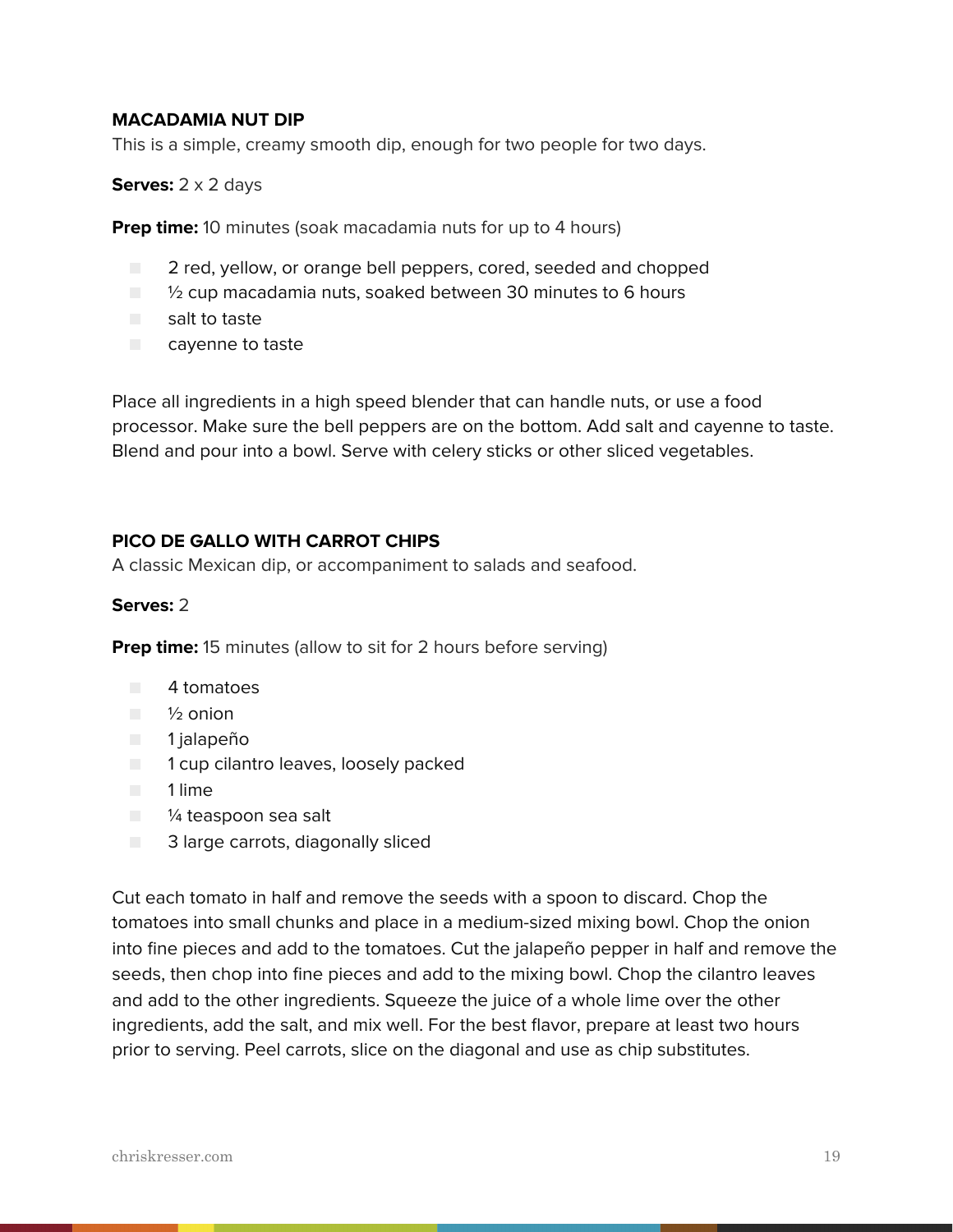# **Dinner**

# **CAST IRON FILET MIGNON**

The filet mignon is the tip of a tenderloin, too small to be cut into individual steaks. Chimichurri Sauce (refer to recipe in the Paleo Recipe Generator - Sauces), is an excellent accompaniment to this dish.

### **Serves:** 4

#### **Prep time:** 5 minutes

**Cooking time:** 10 minutes or more depending upon personal preference

- $\Box$  four 1 1/2 inch thick (7 to 8 ounces each) filet mignons
- 1<sup>1</sup>/<sub>2</sub> tablespoons fat of choice
- salt and pepper

Preheat your oven to 450°F. Heat cast-iron skillet over medium heat for 5-10 minutes, until very hot. Make sure to use potholders with the skillet during this recipe. Rub each side of the steaks with 1 teaspoon of melted fat of choice, and sprinkle with salt and pepper. Place the steaks in the skillet and cook for 3 minutes per side or until a nicely browned crust has formed. Using a potholder, transfer the pan to the oven. (If you do not have a cast iron pan, you can instead sear the filets in a skillet, and then transfer with tongs to a baking dish. Roast 2 to 4 minutes for very rare and 4 to 6 for rare. Remove steaks from pan and allow to rest for 5 minutes before serving.

## **CHICKEN XACUTI**

Chicken Xacuti, pronounced Shakuti, is a traditional dish from Goa, India, made with coconut and a spice mix including poppy seeds.

#### **Serves:** 2

**Prep time:** 20 minutes

**Cooking time:** 25 minutes

#### **For the masala:**

- 2 red chilis, whole
- 1-inch piece of cinnamon stick
- 1 star anise, crushed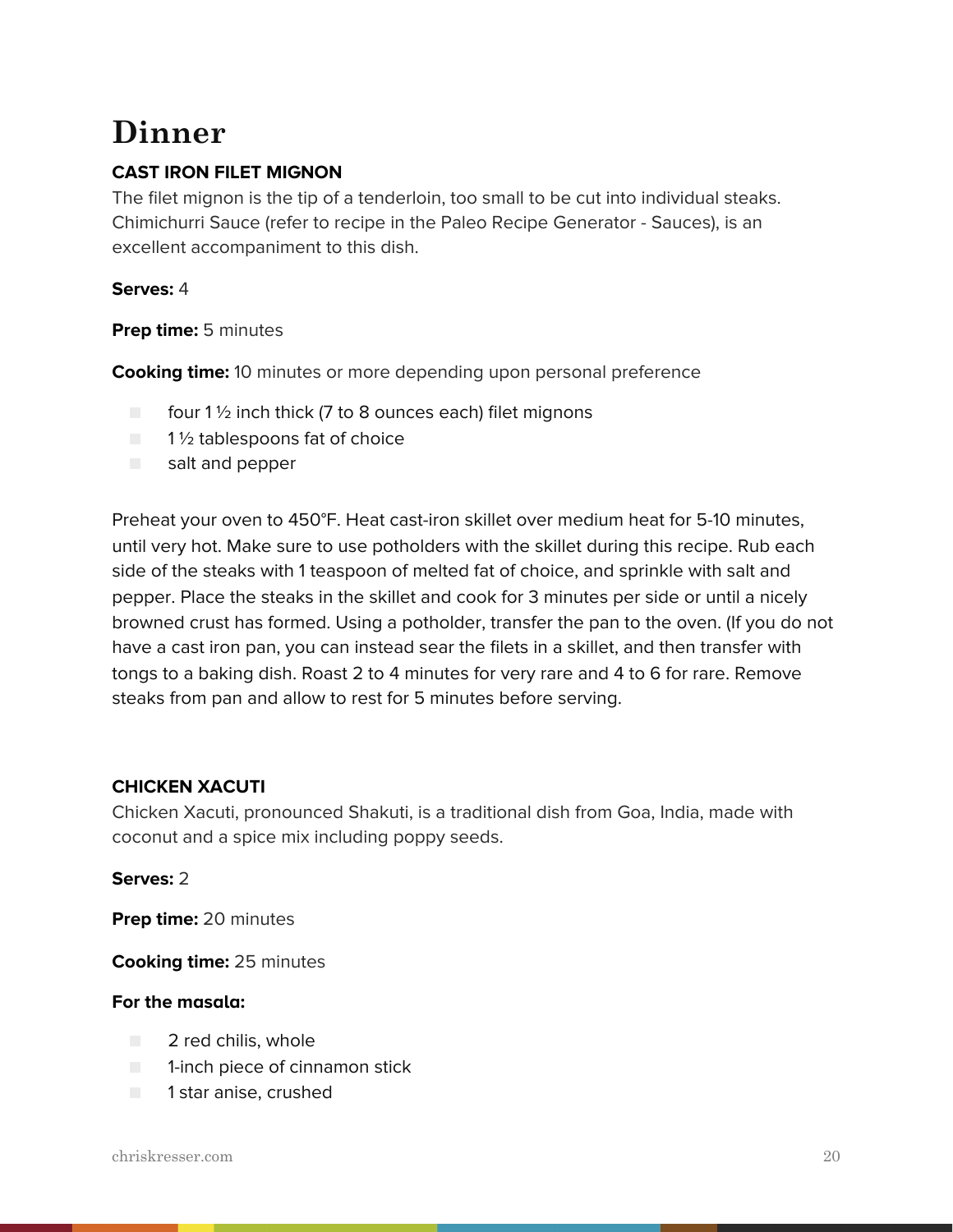- 3 cloves
- 8 whole black peppercorns
- $\blacksquare$   $\mathcal V_2$  teaspoon coriander seeds
- 1 teaspoon cumin seeds
- <sup>1</sup>/<sub>2</sub> teaspoon fennel seeds
- $\blacksquare$   $\mathcal V_2$  teaspoon poppy seeds
- 4 tablespoons coconut, shredded
- 1 tablespoon fresh ginger, peeled and minced
- 3 garlic cloves, peeled, crushed and minced

#### **For the chicken:**

- 1 small onion, peeled and chopped
- 3 tablespoons coconut oil
- 2 chicken breasts, patted dry and cut into six pieces each
- 1 cup coconut milk
- salt and pepper to taste
- 1 tablespoon cilantro, chopped

#### **The masala:**

Prepare a masala (spice mix) by dry roasting the spices in a dry pan, such as cast iron. Heat the pan to medium or medium-high heat. First add the largest spices: the chilis, cinnamon stick, and star anise. Heat until a pleasant fragrance begins. Add the cloves, peppercorns, then the smaller coriander seeds, cumin seeds, and fennel seeds. Stir and let roast for a minute or two until beginning to be pleasantly aromatic.

Finally add the smallest, the poppy seeds, and stir for a minute or two. Before removing spices, add the grated coconut and stir around very briefly. Be careful or it can burn. Once all is stirred together, remove entire spice/coconut mixture to a plate to cool. To finish the masala, once cool, blend it in a spice grinder or mortar and pestle until all the large spices are broken into a powder. This mixture will be light golden brown in color. Combine the ginger and garlic into a paste by using a blender or the mortar and pestle, or simply mince them both together.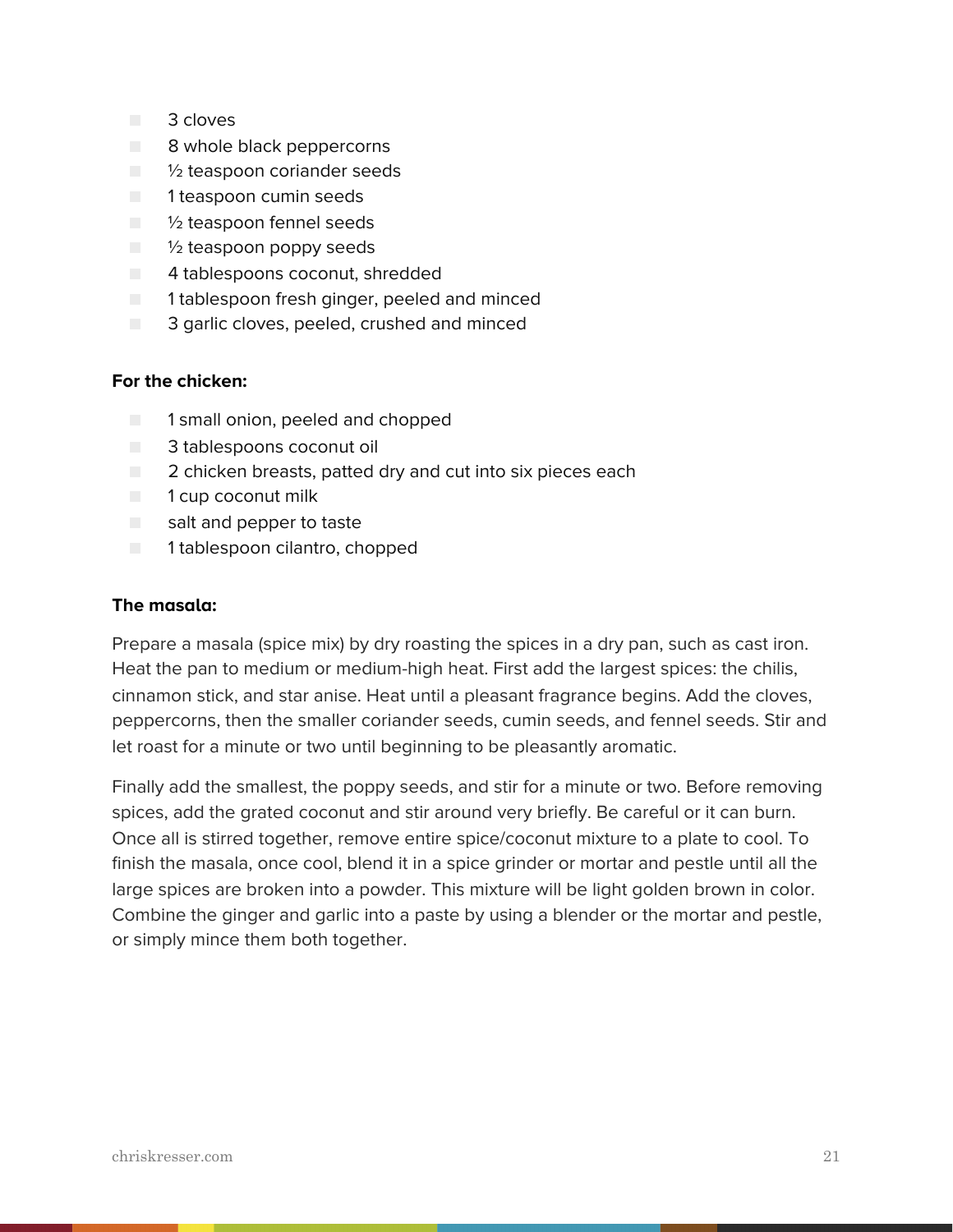### **Cooking Instructions:**

Heat the oil in a large pot or pan. Add the onions and cook, stirring frequently, until they begin to brown. Add the ginger/garlic paste, the spice masala (which includes the coconut), and the chicken pieces. Stir and cook for 5 to 8 minutes on medium heat until the chicken loses its pinkness. Add coconut milk and salt to taste. Cover with a lid, and simmer the dish for 15 minutes, stirring every five minutes, until the chicken is tender and cooked through. Garnish with chopped cilantro. Serve over vegetables of choice.

## **GRILLED AHI TUNA STEAKS WITH CHINESE FIVE-SPICES**

Fresh, grilled tuna steaks are an excellent accompaniment to Chinese vegetables and spices.

#### **Serves:** 2

**Prep time:** 5 minutes (marinate tuna steaks for 1/2 hour)

#### **Cooking time:** 20 minutes

- two 8 ounce Ahi Tuna steaks, 1-inch thick
- 1½ tablespoons Chinese Five-Spice Powder
- 2 tablespoons coconut oil
- juice of 1 lemon
- 1 tablespoon cilantro, chopped to garnish

Mix all ingredients to make a paste and rub on both sides of the tuna steaks. Allow to marinate for ½ hour. To accompany the tuna steaks, prepare the Cabbage, Bok Choy and Shiitake Mushrooms dish(see directions in Side Dishes), grill the tuna steaks for 8 minutes on each side at a medium heat. Arrange the tuna steaks on top of the accompanying Cabbage, Bok Choy, and Shiitake Mushroom side dish. Garnish with fresh, chopped cilantro.

#### **MEXICAN LIVER AND ONIONS**

Higado Encebollado is a very traditional Mexican dish, which can be made with beef, lamb or chicken livers.

#### **Serves:** 2

**Prep time:** 5 minutes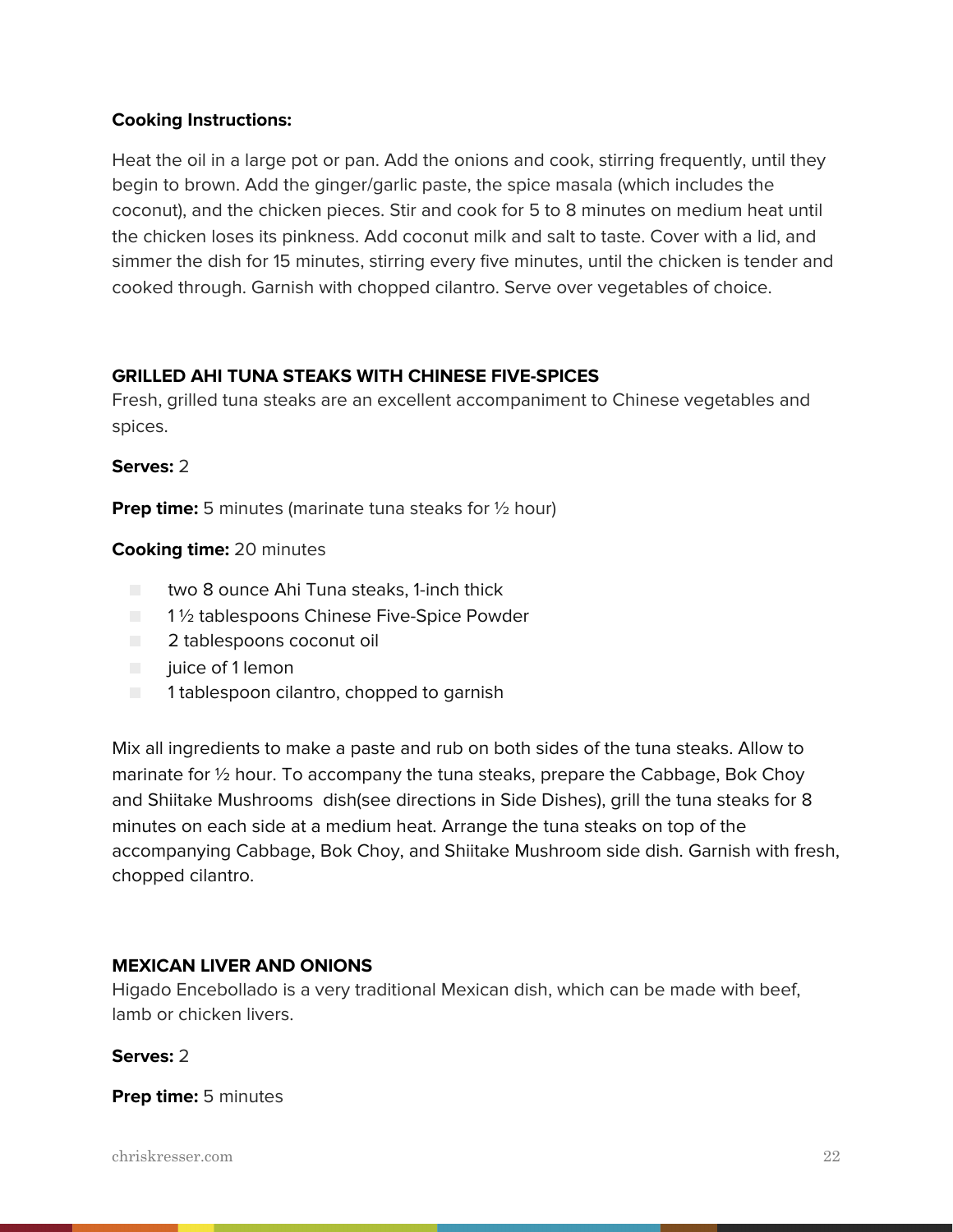#### **Cooking time:** 10 minutes

- $\blacksquare$   $\frac{3}{4}$  pound beef liver, sliced
- $\Box$  1 large yellow onion, halved and sliced thin
- 1½ teaspoons lard\*
- salt and black pepper to taste
- <sup>1</sup>/<sub>2</sub> teaspoon dried oregano
- pinch dried rosemary
- roughly chopped cilantro and sliced avocado for garnish

Heat the lard in a large skillet or pot. Add onion and cook over medium-high heat, stirring, until onion is softened. Reduce heat to low and stir in oregano and rosemary. Lay the liver slices on top of the onions and cover pot. Let cook for 3 minutes. Flip the liver slices and this time place them on the pan bottom, covering with the onions. Cover and cook for another 3 minutes. Stir onions and flip liver one last time, cover and cook for a final 3 minutes. Check to see if it's done by slicing one liver in half. It is done if there is no more blood. Serve sprinkled with cilantro on top and avocado on the side.

\*Prepare lard on Sunday (see recipe page 470 of Your Personal Paleo Code)

#### **PESTO PORK FILLET**

The pork fillet (also known as tenderloin) is a lean cut without much fat, and as a result will cook relatively quickly. It should be watched closely to avoid overcooking.

#### **Serves:** 2

**Prep time:** 20 minutes (including pesto)

#### **Cooking time:** 30 minutes

- Anchovy and Basil Pesto, homemade (refer to the Paleo Recipe Generator -Sauces for recipe)
- 2 pork fillets, about 8 ounces each (or 1 large fillet)
- 2 tablespoons lard\*
- sea salt
- black pepper

Prepare the pesto. Preheat the oven to 350°F. You will see that one side of the pork tenderloin tapers into a thinner end. When ready to cook, take the thin end and fold it over 2 to 3 inches so that the shape of the pork becomes an evenly shaped 'log', like a roast. Press it together to form the correct shape. You could tie this with kitchen twine, as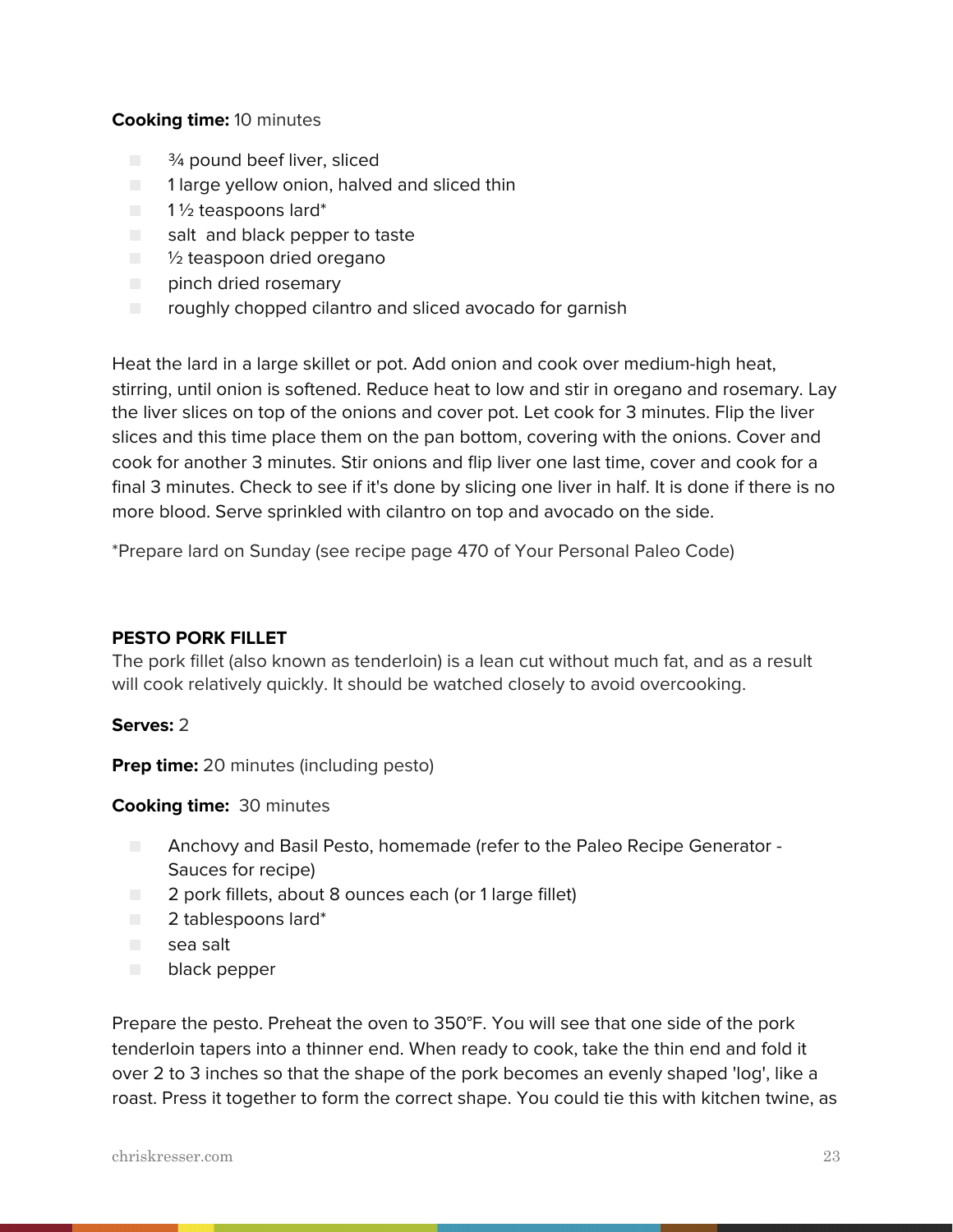is commonly done, but the meat will usually stay together on its own if you take care whenever turning it with tongs. Season the pork tenderloin generously with salt and pepper. Heat the fat in a pan over medium-high heat. Brown the tenderloin on all sides, cooking for a couple of minutes per side. If the pan is oven-safe, place the pan in the oven and bake until the internal temperature of the pork reaches 140 to 145°F, as read by an internal meat thermometer. If the pan is not oven-safe, transfer the pork to a baking dish or roasting pan. Check the temperature after 15 minutes. Remove the pan, place the pork on a cutting board and allow it to rest for 10 minutes. Its internal temperature will rise a bit higher during the resting. Slice crosswise into 1-inch thick slices and divide between two plates. Drizzle the pesto generously over the pork.

\*Prepare lard on Sunday (see recipe page 470 of Your Personal Paleo Code)

#### **ROSEMARY LAMB RIB CHOPS**

Rosemary and lamb are one of those classic taste combinations that stands on its own. This recipe can be served with a simple green salad for lunch, or a more substantial side dish for dinner.

#### **Serves:** 2

**Prep time:** 5 minutes (marinate 1 to 3 hours)

#### **Cooking time:** 10 minutes

- 1 pound Frenched lamb rib chops (about 6) this cut is also often called lamb lollipop chops
- 1 tablespoon fresh rosemary, minced
- 2 tablespoons melted traditional fat of choice
- 4 cloves garlic, minced or pressed
- freshly ground black pepper
- salt to taste
- 1 teaspoon fresh parsley, chopped

Marinate the lamb chops in a bowl with the oil, garlic, rosemary, and pepper, for 1 to 3 hours. Mix the lamb well to coat the meat with all the marinade ingredients. The chops are small and will cook quickly. You can grill them, broil them, or use a pan. Preheat the pan to medium heat. Sprinkle the chops with salt on both sides. Once the pan is hot enough (a few drops of fat should sizzle), pan sear (or grill, or broil) the chops for about 3 to 4 minutes per side, until a golden-brown crust develops on each side. Transfer the chops to a plate and allow them to rest for 5 minutes before serving. Garnish with chopped parsley.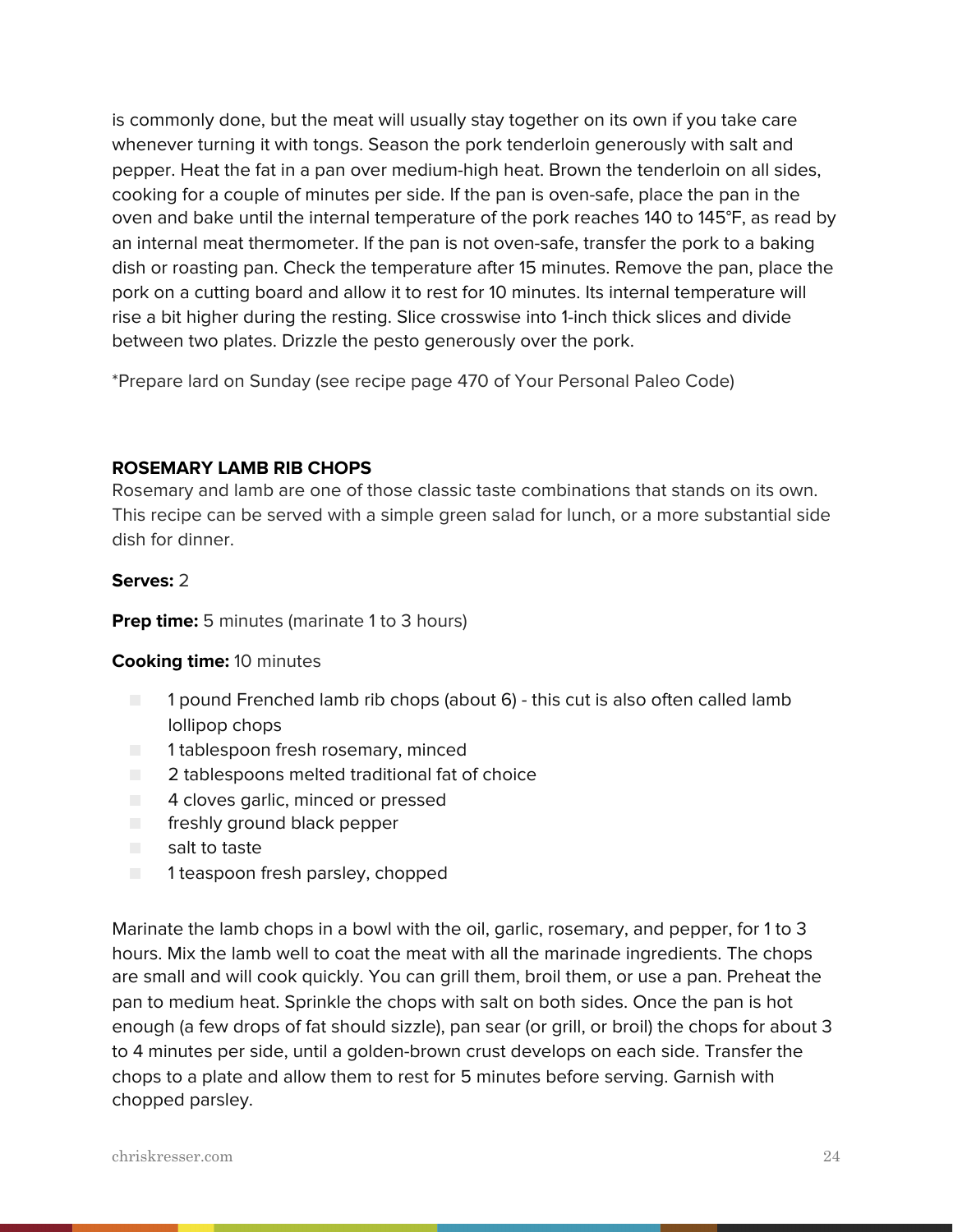#### **SHORT RIBS WITH POMEGRANATE GRAVY**

For variety, use pomegranate juice for braising rather than the usual red wine for acidity.

#### **Serves:** 3

**Prep time:** 15 minutes

#### **Cooking time:** 4 ½ hours

- 2 tablespoons fat of choice
- 3 pounds beef short ribs
- 1 teaspoon sea salt
- black pepper
- $\Box$  1 large onion, peeled and roughly chopped
- 2 garlic cloves, peeled and roughly chopped
- 1 medium leek (only the white part)
- 4 celery ribs, finely chopped
- $\blacksquare$   $\mathcal V_2$  cup pomegranate juice
- 3 cups beef stock<sup>\*</sup>
- 3 fresh thyme sprigs (2 teaspoons)
- 2 fresh bay leaves (3 dried)
- $\blacksquare$  1 % tablespoon fresh parsley, chopped

Preheat the oven to 300°F. Heat 1 tablespoon the fat in a large pot to medium heat. Pat the meat dry and season both sides with salt and pepper. Add the short ribs to the pan in a single layer, avoiding crowding the meat, and working in batches if necessary. Once browned on both sides, transfer the meat to a plate. Add the next tablespoon fat to the pan and add the onion, garlic, leek, and celery. Cook for about 10 minutes until vegetables have softened. Deglaze the pan by adding in the pomegranate juice and beef broth. Bring the liquid to a simmer. Add the browned beef back to the pot and bring to a simmer. Nestle the thyme sprigs and bay leaf into the liquid. Cover the pot well and place the pot into the oven. Cook, covered for 4 hours. Check beef to see if it is fork tender. If so, remove the beef from the pot and strain the cooking liquid into a saucepan. Bring the liquid to a low boil and cook until it reduces by 2/3 in volume (or more) and thickens into a more gravy-like consistency. Serve garnished with chopped parsley.

\* Prepare beef stock on Wednesday (see recipe page 469 of Your Personal Paleo Code).

Note: this is the only recipe in the 7 Day Meal Plan that uses beef stock. Chicken stock is acceptable, though the end result is not as rich in flavor.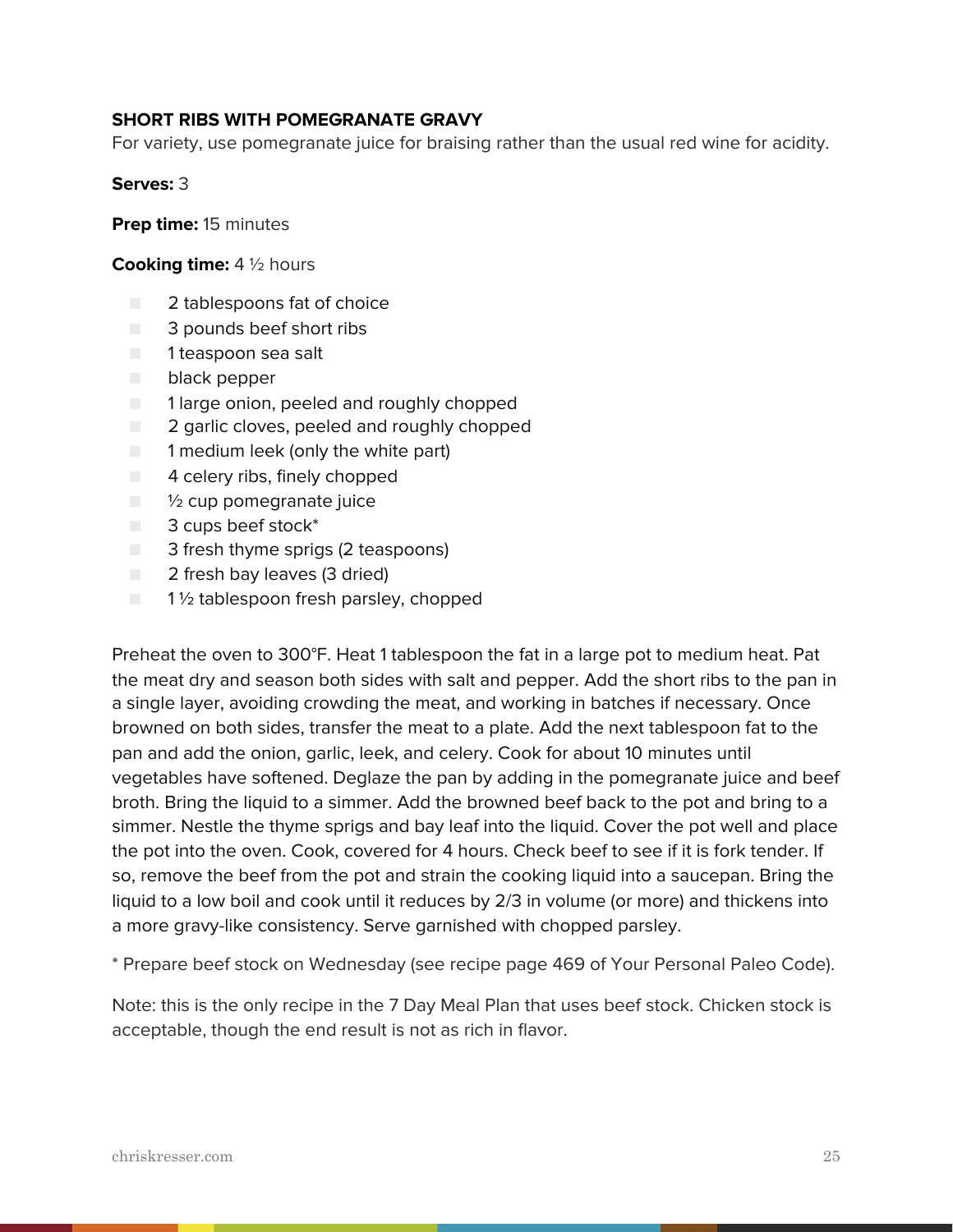# **Side Dishes**

# **BRAISED FENNEL**

"Braising" means to brown something in a fat, and then cook it, covered, until it is tender. This process works perfectly with fennel, creating an amazing side dish.

### **Serves:** 2

**Prep time:** 5 minutes

### **Cooking time:**

- 1 large, 2 medium, or 3 very small fennel bulbs
- 2 tablespoons traditional fat of choice
- $\blacksquare$   $\frac{1}{2}$  cup chicken stock\*
- salt and black pepper to taste
- 1 tablespoon freshly squeezed lemon juice
- 1 teaspoon fennel seeds

Cut the stalks and fronds from the fennel, leaving only the bulb or bulbs. Save the stalks and fronds for salads or garnish for side dishes or entrees. Wash the bulb(s). Cut the bulb(s) in half lengthwise, and for very small bulbs, cut in half again. For large bulbs, cut in half lengthwise and then cut each half in four wedges lengthwise. Don't core the fennel. This will help it stay intact during the cooking process. Melt the fat in a skillet over medium heat. Add the fennel to the skillet in one layer, season with salt and pepper and brown over medium heat for 8 minutes on each side (or until each side is lightly browned). Add chicken stock and cover, reducing heat to medium-low and cooking for 15 minutes. Remove with tongs, shaking out excess liquid and serve on two plates. Squeeze the lemon juice evenly over the fennel and sprinkle with fennel seeds.

\* Prepare chicken stock on Sunday (see recipe page 472 of Your Personal Paleo Code)

## **CABBAGE, BOK CHOY AND SHIITAKE**

A good combination of vegetables to accompany Oriental dishes as a side.

**Serves:** 4

**Prep time:** 5 minutes

**Cooking time:** 30 minutes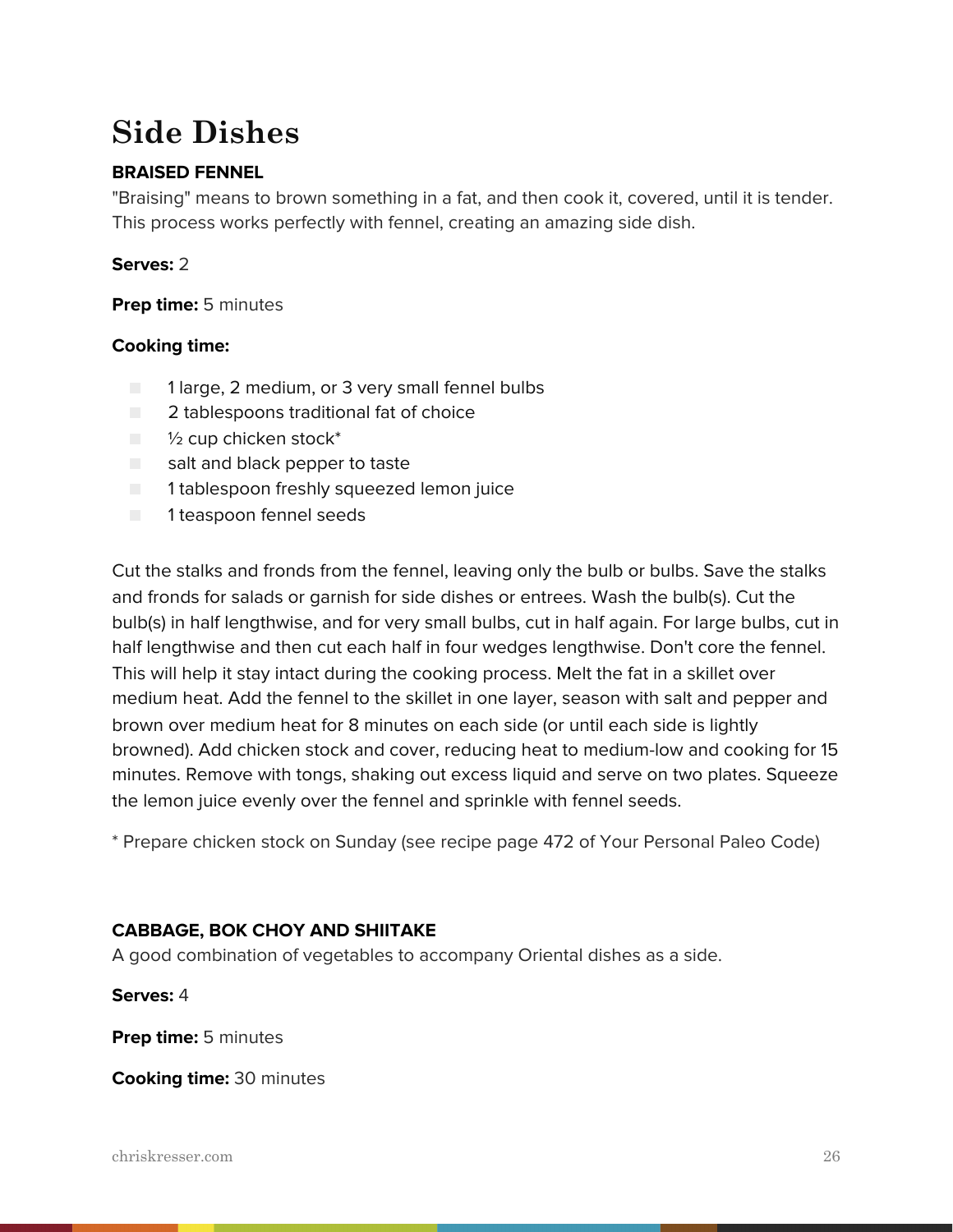- 3 tablespoons coconut oil
- 2 tablespoons minced fresh ginger
- 3 to 6 garlic cloves, pressed (to taste)
- 4 cups packed cabbage (any kind), roughly chopped into about one-inch chunks
- 8 ounces shiitake mushrooms, sliced (4 cups sliced)
- $\Box$  3 cups sliced bok choy, cut into  $\frac{1}{4}$ " slices
- 1 teaspoon apple cider vinegar
- salt and pepper to taste

Heat 3 tablespoons of coconut oil in a large pot over medium-low heat. Add the garlic and ginger, and stir until fragrant, about 2 minutes. Add the cabbage and mushrooms. Stir frequently and cook for 10 minutes. Add the bok choy and cook 15 minutes more over low heat. Check as you stir to find desired doneness. Turn off heat and add the vinegar. Stir well. Season to taste with salt and pepper. Remove vegetables with a slotted spoon to drain them from their liquid, and serve.

#### **CAULIFLOWER MASH**

This side dish is a hearty accompaniment to roast meats and poultry.

#### **Serves:** 4

**Prep time:** 5 minutes

#### **Cooking time:** 30 minutes

- 1 large whole cauliflower, leaves, stem, and core removed
- 1 large onion
- 2 fresh bay leaves
- 2 whole garlic cloves, peeled
- 1 teaspoon fresh thyme
- 4 cloves
- 2 tablespoons bacon drippings
- $\Box$   $\frac{1}{2}$  teaspoons sea salt to taste
- black pepper to taste
- $\Box$  4 tablespoons fresh parsley, chopped for garnish

Place cauliflower bottom side up in a large pot and add enough water to cover. Add remaining ingredients (except bacon drippings) and simmer for 20 minutes. Remove cauliflower, drain and cool. Crumble into small pieces. Heat bacon drippings in a sauté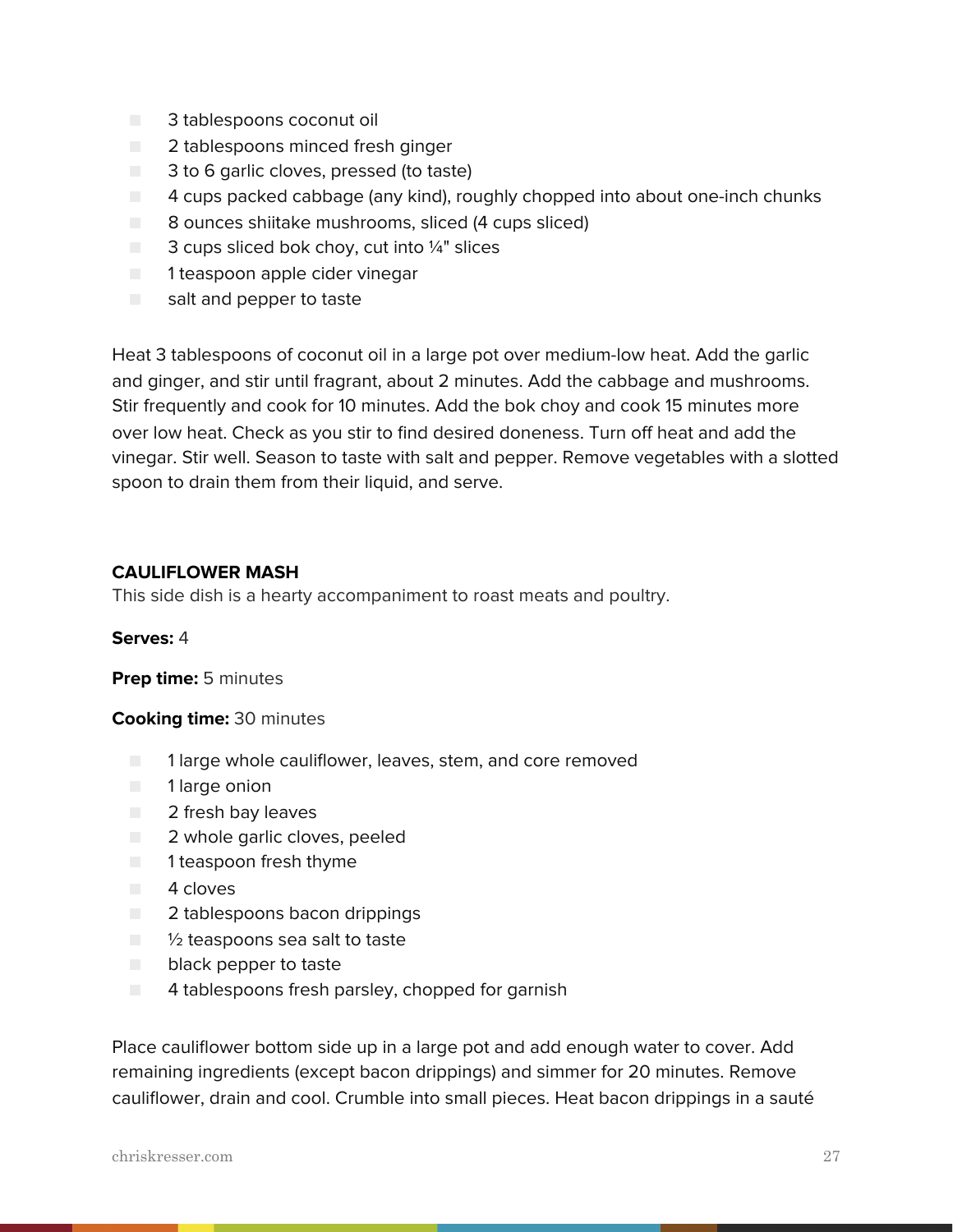pan, add the cauliflower, and cook at a medium-high heat, occasionally stirring, for 10 minutes. Taste for salt and serve garnished with chopped parsley.

## **CELERIAC AND RUTABAGA PURÉE**

This is a quick preparation that highlights the delicious flavor of these two root vegetables. The rutabaga adds a yellow color and the celeriac a hint of zesty celery flavor.

#### **Serves:** 4

**Prep time:** 10 minutes

**Cooking time:** 30 minutes

- 1 celery root (also called celeriac)
- 1 rutabaga
- salt and pepper
- 3 tablespoons lard\*
- 1 cup coconut milk

Peel and rinse both celery root and rutabaga. It is easy to use a chef's knife to peel and just cut away the outer  $\frac{1}{4}$  inch or so of these root vegetables, even though the celery root can be pretty gnarly on the outside. Rinse after peeling. Cut both into one-inch cubes. Place the celery root and rutabaga pieces in a pot and cover with water. Add salt and bring to a boil. Reduce to a simmer. Cook for about 20 minutes, until easily pierced with a fork and very tender. Drain the vegetables. In a saucepan, gently heat the lard and coconut milk. Transfer root vegetables to a bowl, add the sauce from the saucepan, and mash well with a potato masher. This will give a lumpy consistency. For a very smooth purée, transfer it all to a blender instead. Season with salt and pepper and serve.

\*Prepare lard on Sunday (see recipe page 470 of Your Personal Paleo Code).

#### **KALE AND ACORN SALAD**

Even though we love kale and acorn squash, the real revelation here is how bacon fat, lemon, and crispy bacon meld so perfectly to form a salad dressing.

**Serves:** 2 to 3

**Prep time:** 10 minutes

chriskresser.com 28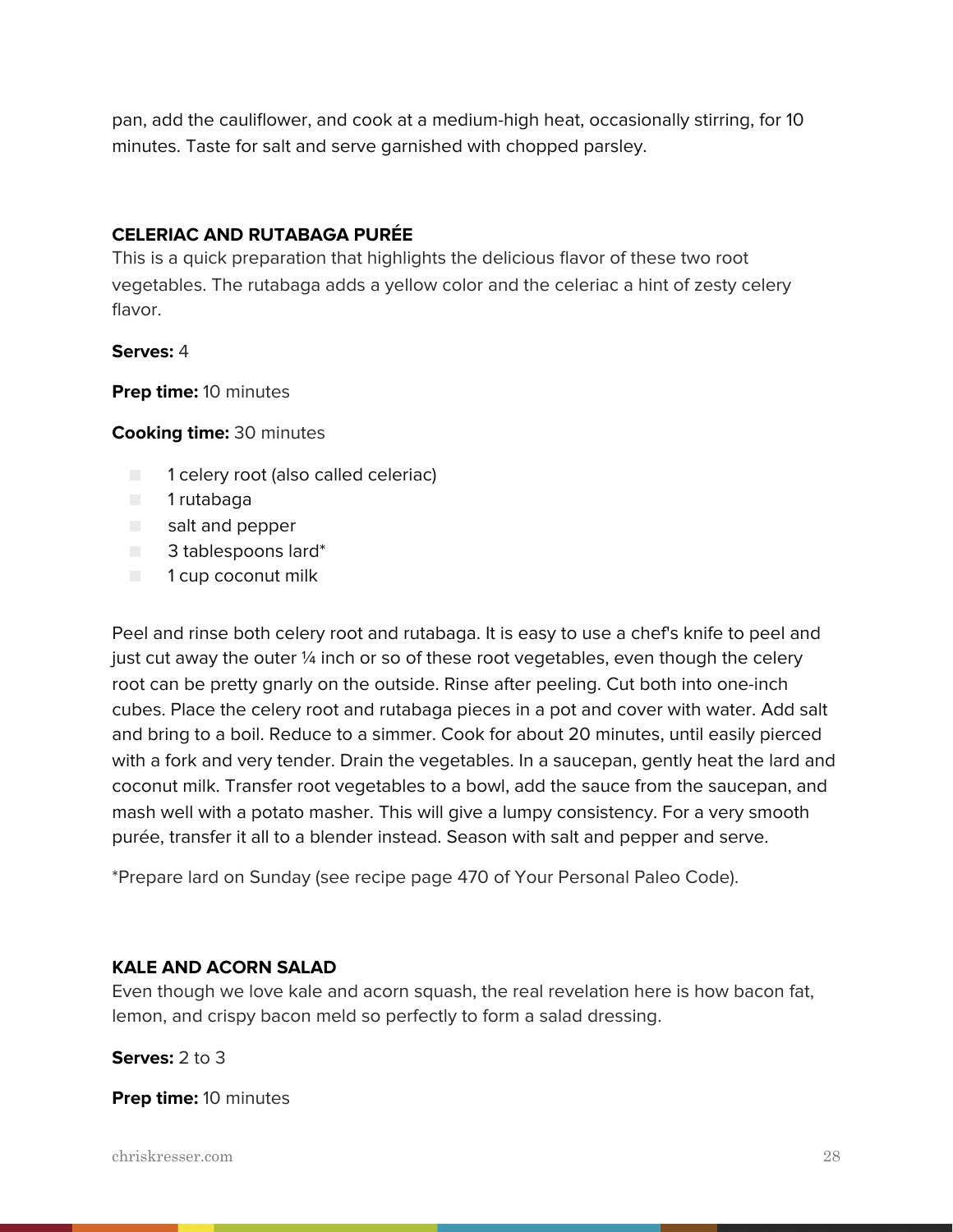#### **Cooking time:** 1 ¼ hours

- $\blacksquare$  1 1/2 pounds acorn squash, peeled, seeded, and cut into 1/2 inch to 1 inch sized cubes
- 5 strips uncooked bacon (4 ounces), chopped
- 4 cups kale, finely sliced and packed
- $\Box$  1/2 to 3/4 cup crispy walnuts or pecans
- 3 tablespoons freshly squeezed lemon juice, divided
- 1 teaspoon salt
- 1 tablespoon finely sliced fresh chives
- 1 tablespoon fresh sage leaves, finely chopped

Preheat the oven to 350°F. In a baking dish, roast the squash cubes with the chopped bacon for one hour, stirring well every 15 minutes. Meanwhile, toast the walnuts in a skillet, taking care not to let them burn. In a large mixing bowl, add the one teaspoon salt to the kale. With your hands, massage the salt into the kale for 1 minute. Add 2 tablespoons of the lemon juice and continue massaging the kale leaves for an additional minute. Set aside until ready to assemble the salad. When the squash is cooked and the bacon is crispy, remove the pan and drain, reserving the bacon fat. Add the bacon fat (you should have a couple of tablespoons) to one tablespoon lemon juice. Prepare a bowl to mix your salad. There will be a lot of liquid in the bottom of the kale. Squeeze it out and leave it behind to avoid having a soggy salad. Put the drained kale in the salad bowl with the squash, bacon, chives, sage and walnuts. Dress the salad with the bacon fat and lemon dressing. Season to taste and serve.

#### **STEAMED KALE AND AVOCADO**

An unusual combination of ingredients that can be served as a salad or side-dish.

**Serves:** 2 to 3

**Prep time:** 5 minutes

**Cooking time:** 20 minutes

- 1 large bunch of organic kale, washed and stems removed
- 2 avocados, diced
- $\blacksquare$   $\frac{1}{4}$  cup olive oil
- 2 tablespoons lemon juice
- zest of ½ lemon
- salt to taste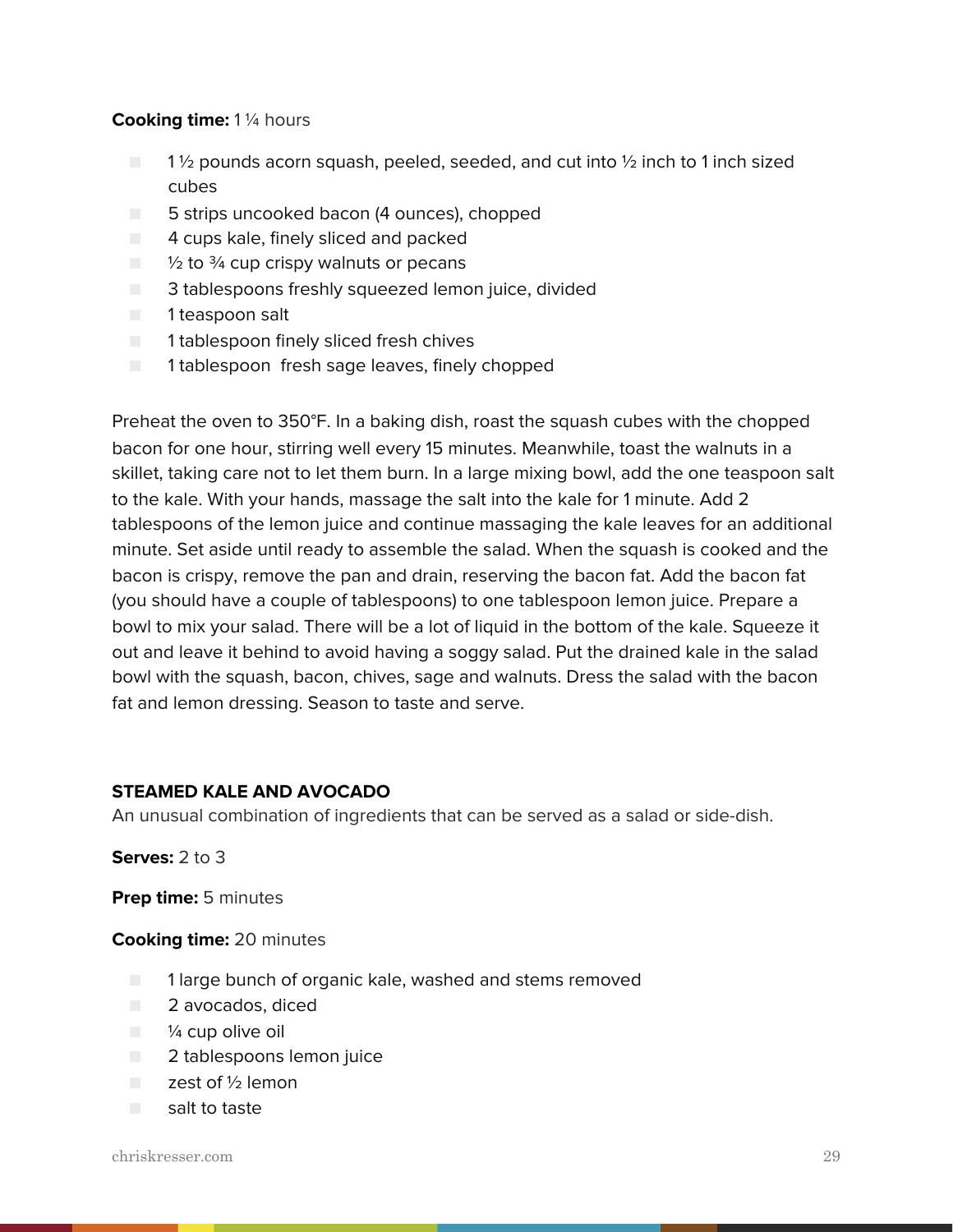Remove stems from kale. Wash and tear into bite-sized pieces. In a steamer basket, steam kale until it begins to wilt. Remove kale from the steamer, shake off excess liquid, and place in a salad bowl. Combine with the oil and lemon and mix well. Once salad is completely mixed with dressing, add the avocados and serve.

#### **STIR-FRIED BOK CHOY**

Fish sauce instead of salt adds a taste of umami to these greens.

**Serves:** 2

**Prep time:** 10 minutes

**Cooking time:** 10 to 15 minutes

- 1½ tablespoons coconut oil
- **2** tablespoons garlic, crushed and minced
- 8 cups bok choy, cut into one-inch pieces
- 1 tablespoon fish sauce (Red Boat brand recommended)

Heat the garlic in the oil over medium heat. Add the bok choy and cook, alternating with keeping it covered and stirring. Use tongs to stir. After 10 minutes or so, when bok choy has cooked down, add the fish sauce. Stir, cover and let it cook down to desired softness. Serve.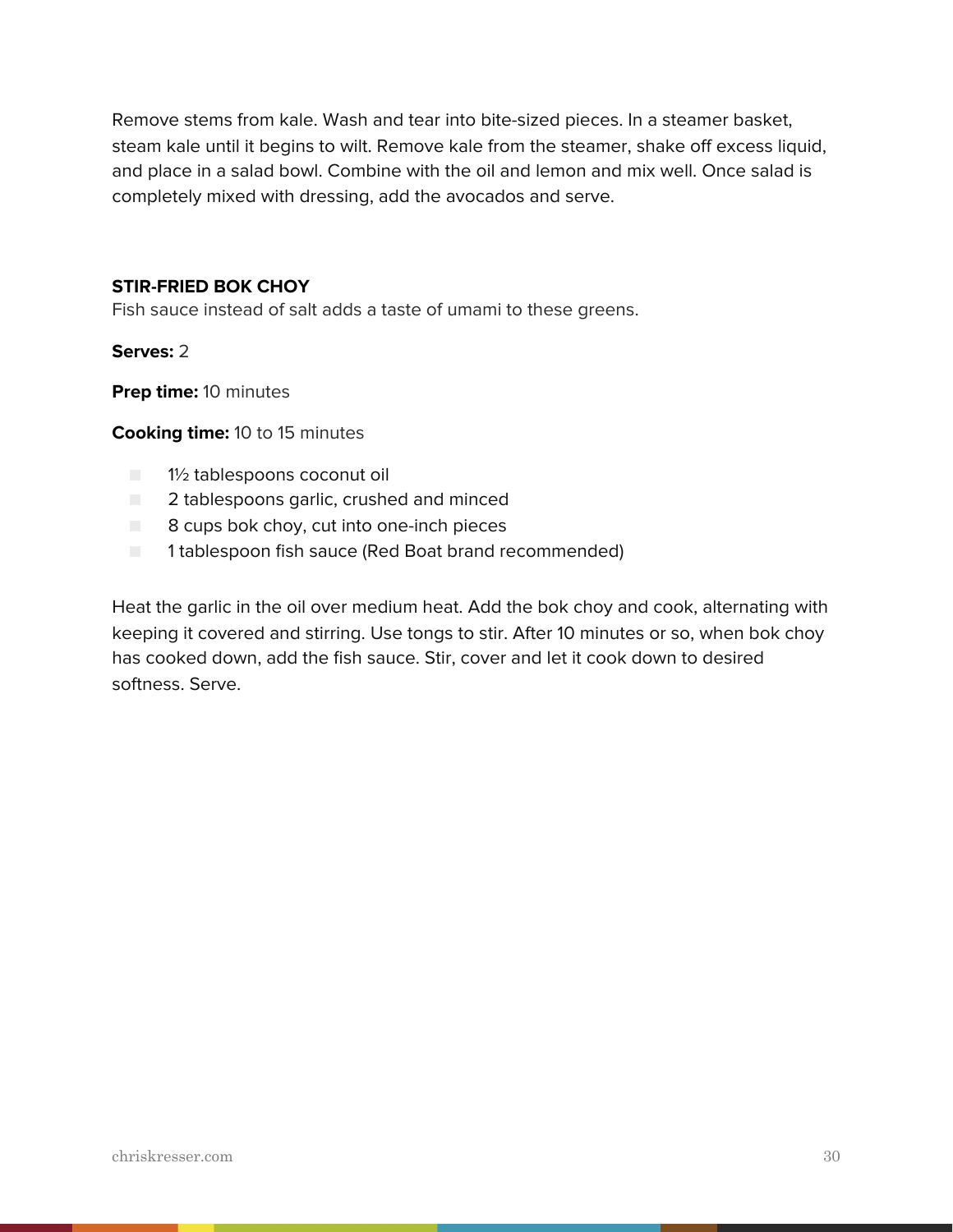# **Basics**

## **ANCHOVY AND BASIL PESTO**

Pesto can be used as a sauce for salad, vegetables and meat, or can be used as an ingredient in a variety of dishes. This recipe uses anchovies for a special, salty twist.

**Serves:** about 1 ½ cups

**Prep time:** 10 minutes

- 2 cups fresh basil leaves, packed
- $\Box$   $\frac{1}{2}$  cup extra-virgin olive oil oil
- 5 tablespoons pine nuts
- 3 garlic cloves, peeled and crushed
- 2 anchovy fillets
- $\Box$  sea salt to taste (remember that the anchovy fillets are very salty)
- black pepper

Gently toast pine nuts over low heat until light brown. Combine all ingredients in blender and blend until smooth.

#### **BEEF BONE BROTH/STOCK**

This stock should be rich. The best bones to use are marrow bones mixed with any other beef bones such as knuckle bones. Any scraps of meat cooked or uncooked can be also be added.

**Servings:** enough for 4 quarts

**Prep time:** 10 minutes

#### **Cooking time:** 3½ hours

- 4 pounds beef bones (preferably marrow and knuckle bones)
- 2 onions, peeled and halved
- 4 carrots, peeled and cut into large pieces
- 2 fresh bay leaves
- 3 sprigs (2 teaspoons) fresh thyme
- 4 cloves
- 4 celery ribs, chopped
- 1 bunch parsley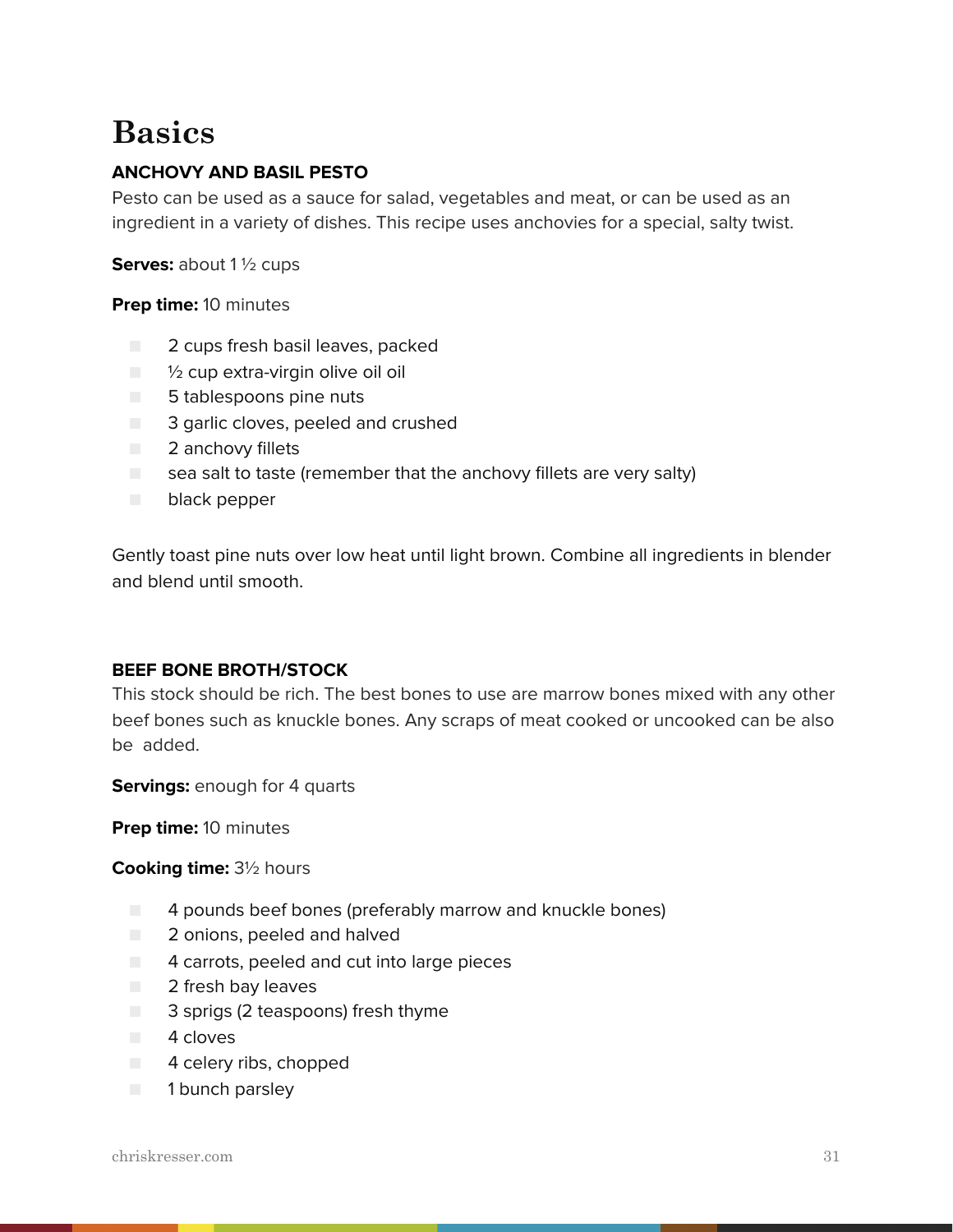Preheat oven to 400°F. Place bones, onions and carrots in a roasting pan and roast at a high heat for 15 minutes or until very well browned. Add water to the pan to unstick the drippings. Add everything from the roasting pan and all remaining ingredients to the stockpot and simmer with lid on for 3 hours. Strain the stock. When the stock is completely cold, pour into the mason jars and refrigerate for later use.

### **PALEO CHICKEN STOCK**

Chicken stock is a fundamental which is used for everything from soups to sauces, stews and sautéed dishes. It goes well not only with poultry, but also pork, veal and eggs. The ingredients and preparation are simple. It's time that counts. Be patient and let it simmer for several hours to bring out the full flavor of the ingredients.

**Servings:** enough to make 4 quarts

**Prep time:** 15 minutes

#### **Cooking time:** 3 hours

- 1 whole chicken (preferably an old stewing hen) 3 to 4 pounds, cut into pieces
- 5 quarts water
- 2 onions, peeled and halved
- 4 carrots, peeled and cut into large chunks
- 2 fresh bay leaves
- 3 sprigs of fresh thyme (1 tablespoon) dried thyme
- 4 celery ribs, cut into large pieces
- 4 cloves
- 4 tablespoons fresh parsley, chopped

Note: never add salt to a stock. Often stocks are reduced for use in sauces. This reduction would concentrate any salt that has been added.

Add all ingredients to a large stock pot and simmer with the lid on for 3 hours. Strain the stock through a sieve. A wet cheesecloth can then be used to strain out all the fine particles. When the stock is at room temperature, it can be placed in a refrigerator for a few hours. This will make all the fat harden on the surface. This fat can then be skimmed off and used for cooking. Remove the meat from the chicken and reserve for later use in salads, soups, etc.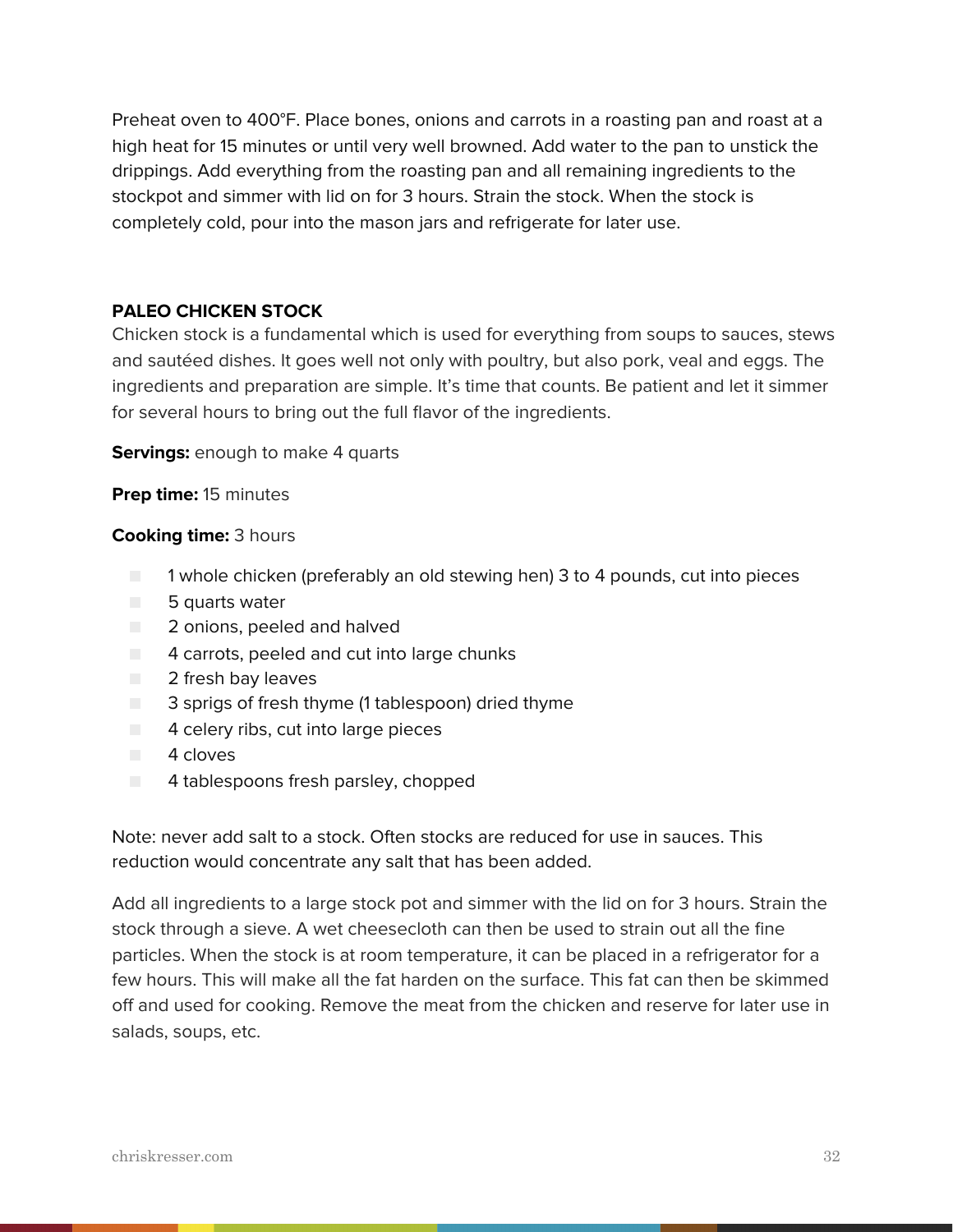### **LARD**

Home rendered lard is as easy as can be once you get ahold of some pork fat and practice one or two times. Use it to cook anything!

**Servings:** 1 quart

**Prep time:** 5 minutes

**Cooking time:** 1 hour plus

■ 5 pounds unstreaked pork back fat, cut into small 1-inch cubes

If frozen, thaw the pork fat for a day or two. Place the fat on a cutting board and, with a chef's knife cut into small pieces, about 1-inch cubes. Place the cubes into a large pot, such as a stock pot. Turn on low heat and be prepared to stir frequently for a while. If you cook at too low a heat setting, nothing will ever happen (at least it won't seem like it). But you don't want to go too high either; it could stick and burn. We like to go medium low, stir frequently, and cook slowly. Before long, a quarter-inch of rendered liquid fat will gather at the bottom of the pan, and you will see the cubes start their change in color from pink to tan. Keep stirring to prevent sticking and to keep the heat even throughout the pieces. Soon the liquid will continue to grow and will cover the cubes. Once all cubes are submerged, stirring is no longer necessary for even cooking, but may be necessary for preventing sticking to the bottom of the pan. Avoid too high of a heat, because if the lard is burned, it will be ruined. The oil should never smoke or come close to smoking. When the cubes have lost much of their original size and are light brown (not burned), they have turned into cracklings, and you are ready to strain the lard. You can dry the cracklings on a paper towel and eat them, of course! Strain the lard through a fine-mesh strainer into its jar. Be careful, it is hot! It should be the color of apple juice. Once the lard has cooled, store it in the refrigerator. When it is refrigerated and solidifies, it should be white in color. Brown lard (once solid) means it got too burnt in the process.

#### **SHALLOT VINAIGRETTE**

This is a classic vinaigrette with a hint of shallot added. Shallots are actually more aromatic than both garlic and onions, so a little goes a long way. This recipe is for 1 quart. The quantity of vinegar used is very much a question of personal taste, so add it in stages. Also the Dijon mustard has vinegar in it as well.

**Servings:** 1 quart

**Prep time:** 10 minutes